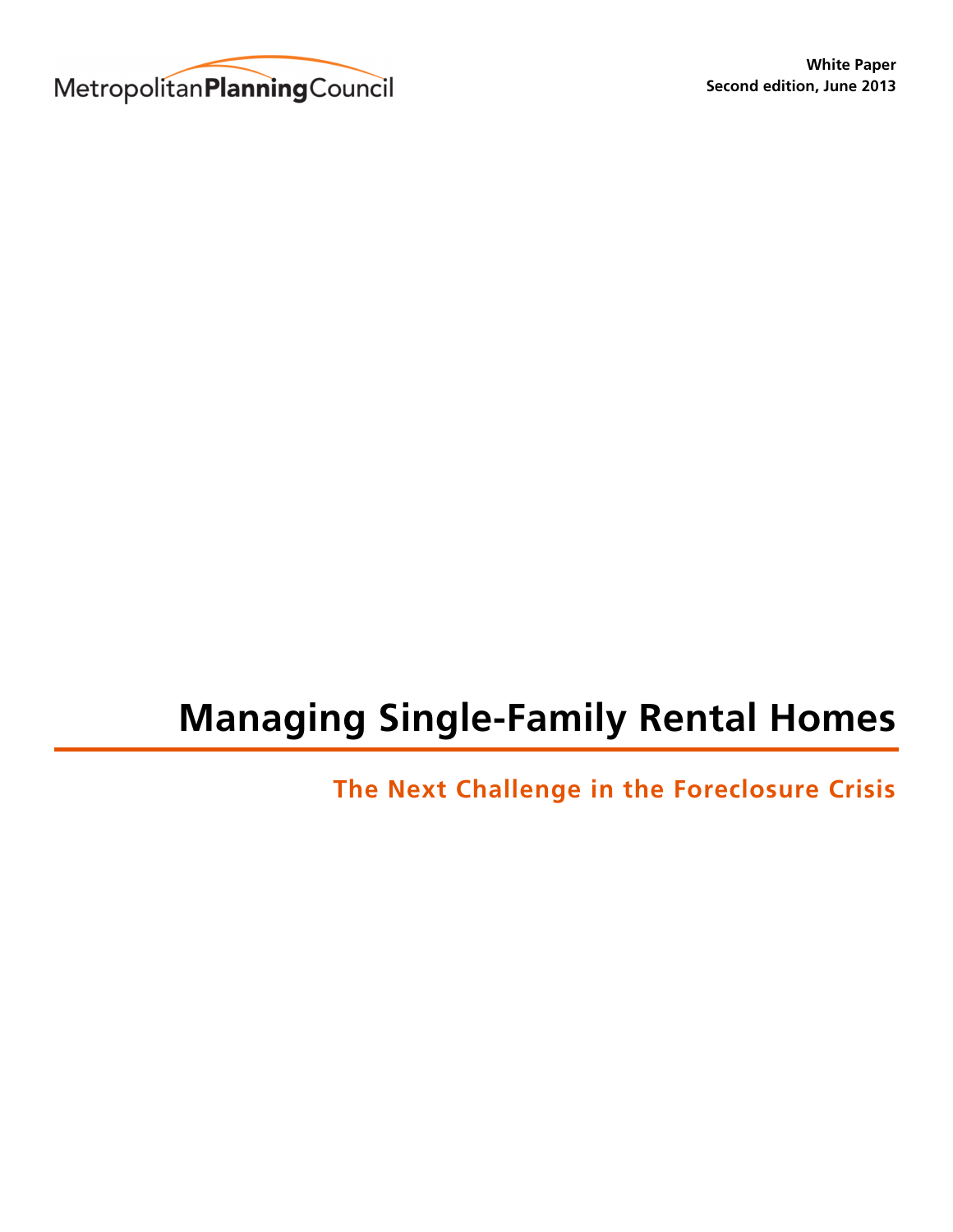# **Contents**

Download this white paper at metroplanning.org/singlefamily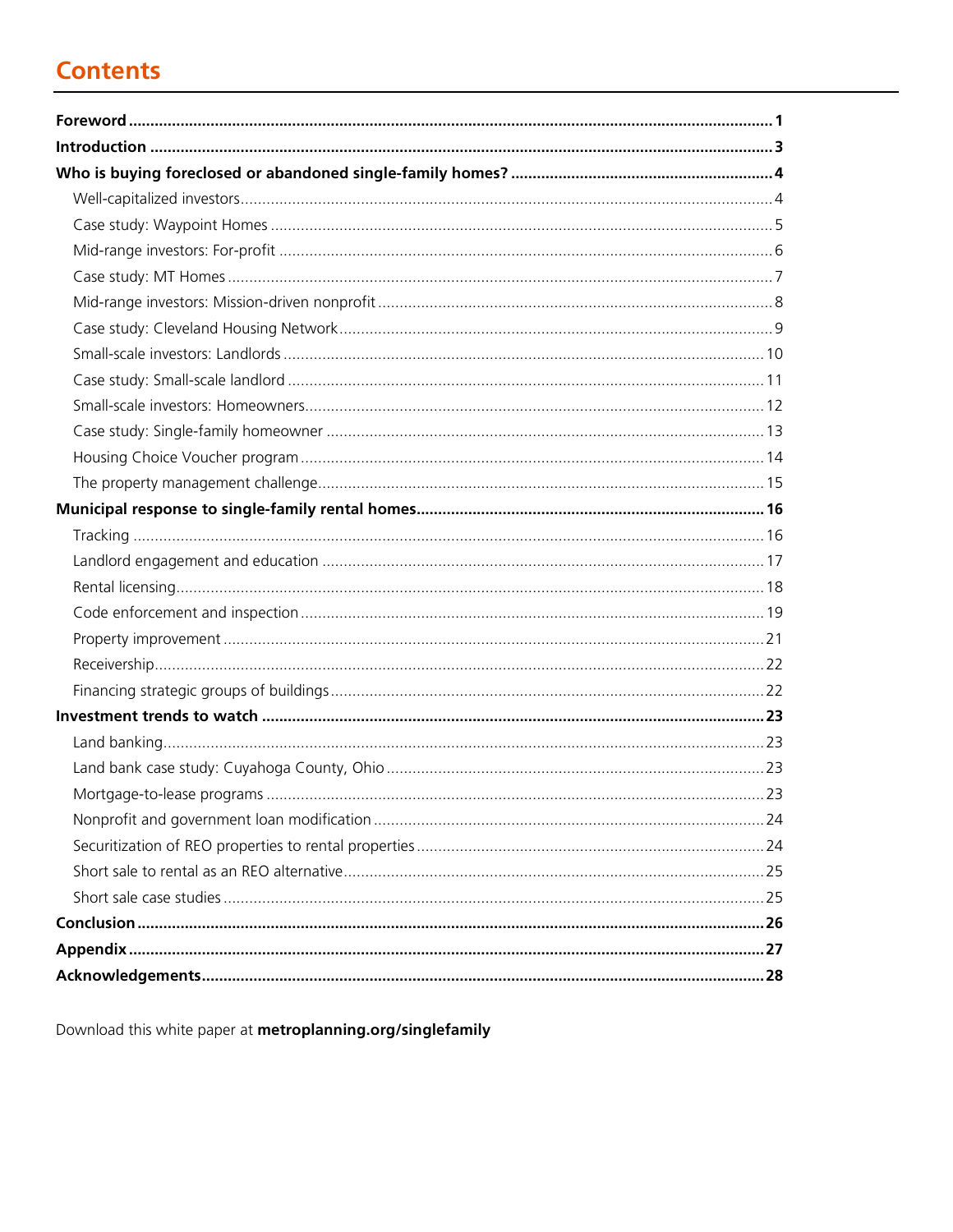# **Foreword**

# **How the single-family rental housing industry is changing, and what that means for Chicagoland communities**

#### **By Alan Mallach**

Senior Fellow, Center for Community Progress Non-Resident Senior Fellow, Metropolitan Policy Program of The Brookings Institution Visiting Scholar, Federal Reserve Bank of Philadelphia

Single-family rental housing is nothing new, but dramatic shifts in the housing market over the past five or six years have changed the game for communities and investors. For years, one third or more of all rental units in the United States have been single-family homes, while another 20 percent or so have been two and three-family houses, often with the owner living in one unit and renting out the others. The owners of these properties historically have almost always been "mom and pop" owners, often living in the same city or the same neighborhood as the houses they own and rent out. While this pattern was not without problems – particularly in low-income areas where responsible landlords had difficulty covering their costs from cash flow, or where irresponsible ones were milking their properties for short-term gain – it was a relatively stable system, operating largely below the radar of planners and policymakers.

This has all changed since the collapse of the housing bubble. As a flood of foreclosures and other distress sales hit the market, prices went down and the ratio of sales prices to rent levels dropped, making it more attractive for investors to buy and rent out houses. At the same time, changes in the mortgage market made it harder for would-be homebuyers to get a mortgage and compete for houses with investors offering all-cash deals. While the initial wave of investors was made up mostly of small-scale buyers, by 2011 and 2012 a new breed of single-family investors had appeared, including corporations and hedge funds with strong financial resources, buying hundreds if not thousands of properties in multiple markets around the United States. One company, the Blackstone Group, has spent over \$2.5 billion buying 16,000 houses since the beginning of 2012.

This has powerful implications for many Chicagoland neighborhoods. As homeowners lose their homes, and they are bought by investors, homeownership declines. While having some rental housing in a neighborhood is a good thing, a high level of homeownership has always been an important stabilizing factor, particularly in less affluent communities. Those same communities are seeing a different mix of investors, unfortunately including – particularly in low-income, low-price areas – investors who have no long-term interest in the property, but plan to milk it for a few years, and then walk away.

There are parts of Chicago and some inner ring suburban communities where an unscrupulous investor can buy a house for less than \$20,000, and make enough money in three or four years to cover one's costs with a healthy profit, even if the house is a total loss at the end of that period. Needless to say, those investors put little or no money into the house, may not even bother to pay property taxes, and leave the neighborhood worse for their presence. They are not typical of all investors, but they are most likely to be a presence in the communities that are hardest hit, and have the least resilience to fend off destabilizing forces.

How, then, should local governments and communities address these issues?

Absentee ownership of single-family houses is not going away. It will continue to be a large part of the housing market, particularly in lower priced neighborhoods in Chicago and its suburbs. With responsible ownership, single-family rentals can be an affordable resource for thousands of hard-working families for whom homeownership is not, for whatever reason, a current option. The goal is not to get rid of it, but to make it less destabilizing, and even a potential asset.

To realize that goal, communities need to do more than "crack down" on absentee owners, even though there may be a few landlords for which that may be the only remedy. Instead, cities and villages should establish clear standards for responsible operation of rental housing, motivating good landlords through incentives and a support system, while enforcing the rules strictly against those who fail to comply with the standards.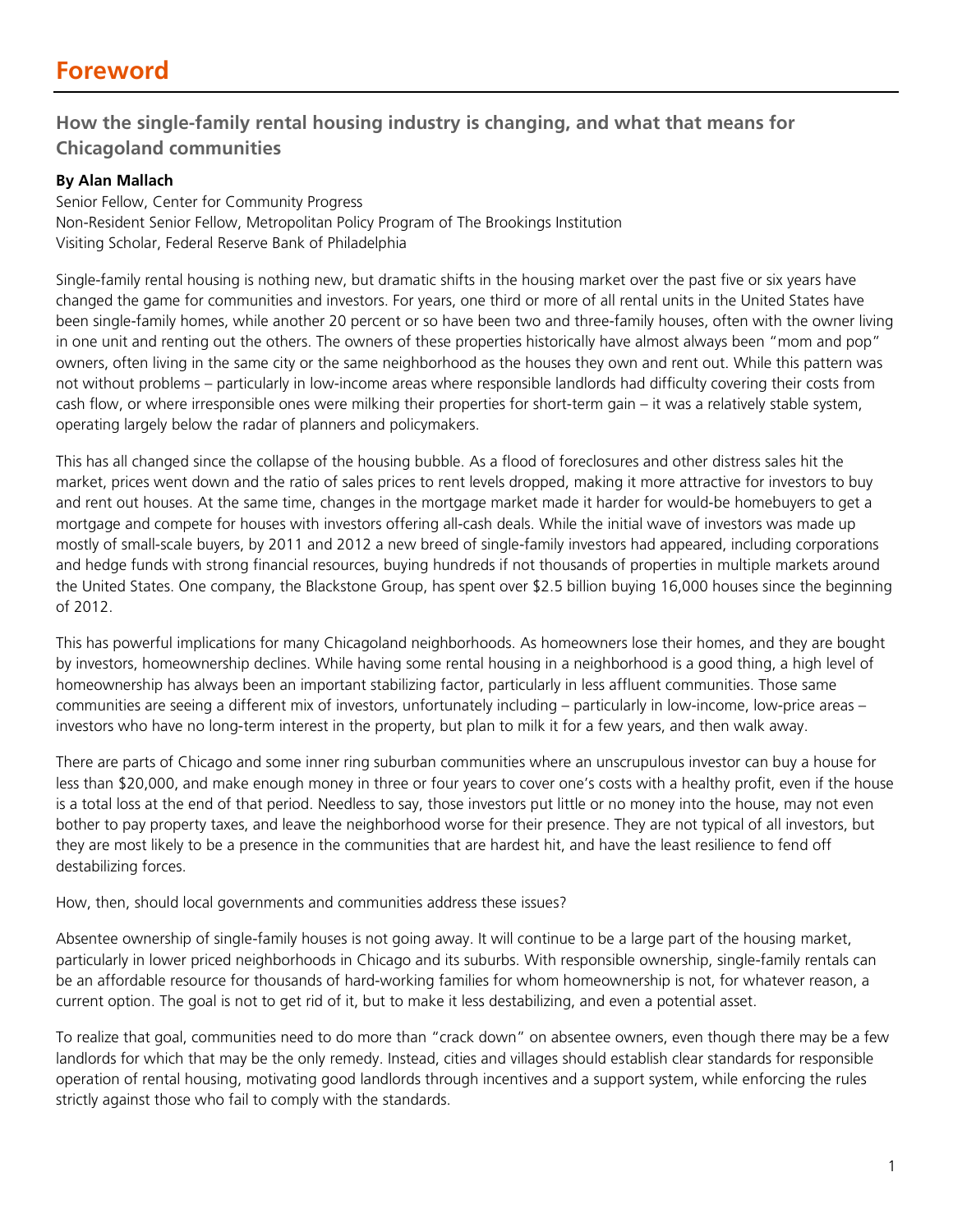Simply passing ordinances doesn't work; an ordinance that sits on the books and is not enforced is worse than no ordinance at all. Ordinances need to be paired with strong, effective regulation. Professional, strategic code enforcement needs to be seen as a critical municipal function, a "first responder" role as important in its way as police or fire services. Given the severe limits on local government resources, they should leverage their ability to perform that function through partnerships, where cities and villages work closely with landlords and investors to bring them into the system, and with neighborhood associations and community development corporations (CDCs) serving as the government's eyes and ears on the street.

As this report documents, many cities and communities across the country are pursuing creative strategies to address the issue of absentee rental investors. Local governments have established systems to register and license absentee-owned properties, so they can find the owners and managers when they need to and ensure that properties meet basic health and safety standards. Brooklyn Center, Minn., and Raleigh, N.C., have created programs to identify and target "bad apple" landlords for particular attention, which enable them to use their limited staff resources more effectively, by focusing on the small share of properties and landlords who are responsible for a large share of the problems.

Other cities are partnering with community groups. Cities as far apart as Fort Worth, Tex., and Coral Springs, Fla., have created Code Ranger programs, where residents are trained to flag violations and work with property owners to encourage better maintenance, allowing code enforcement officers to devote more time to the problems that require legal attention. The City of Cleveland has gone a step farther, working with CDCs to divert minor violations from the legal system to neighborhood-level problem resolution.

Many Chicago-area cities and villages have begun to take action in this area as well, tracking landlords, providing landlord education through the Crime Free Housing and other programs, licensing landlords, and designing strategies to use their code enforcement personnel more effectively. For example, a number of small municipalities in South Cook County are working through the South Suburban Mayors and Managers Association to explore how they might build regional strategies to address these concerns.

The Metropolitan Planning Council has provided a valuable service by producing this report, which informs public officials, community leaders and citizens about how the single-family rental industry in the Chicago area is changing, what some of the tools are that can be used to address these changes, and how cities and villages are rising to the occasion with creative tools and strategies. It should be read by anyone concerned about the future of their neighborhood and their region.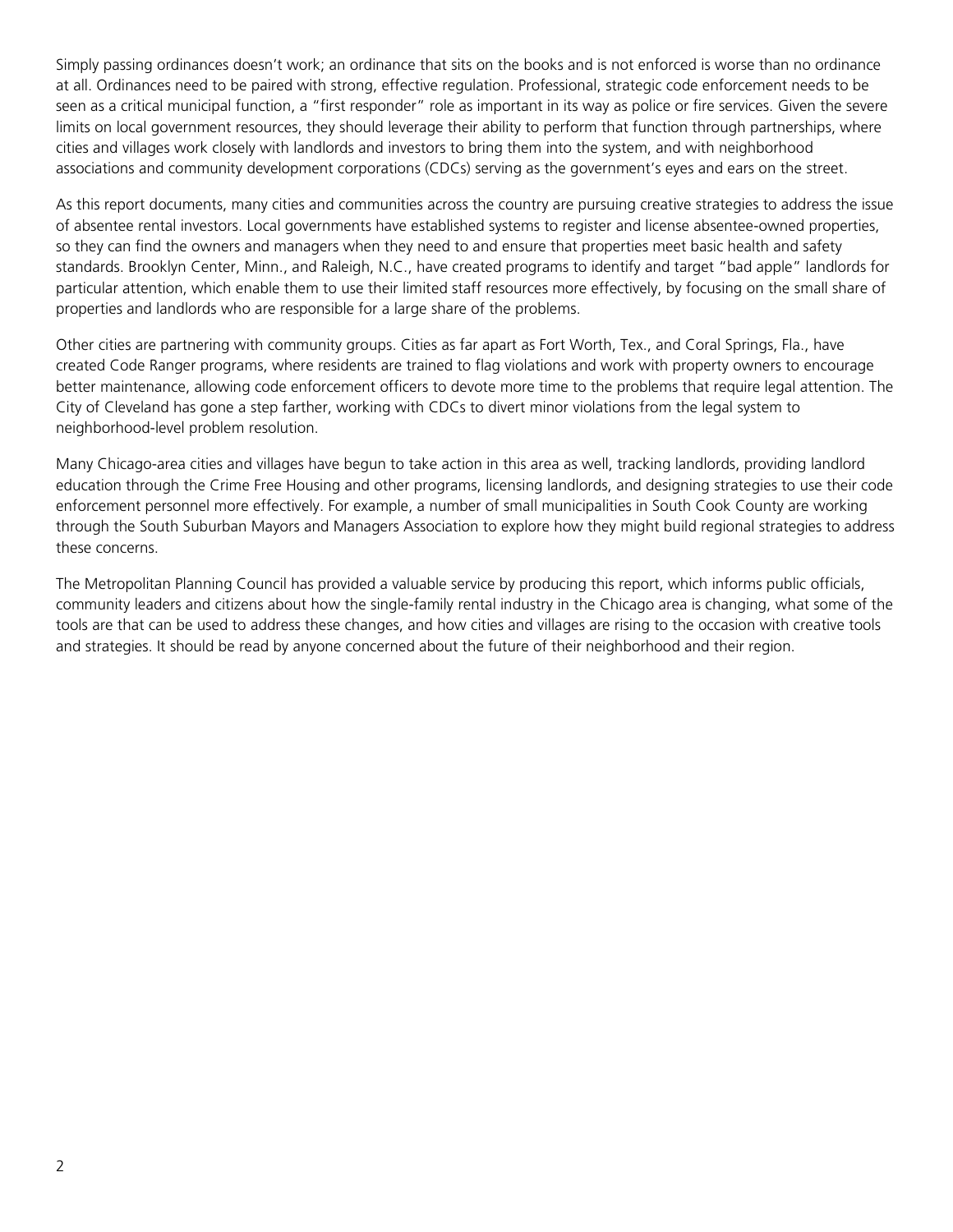# **Introduction**

-

To meet the growing demand for rental homes, the supply of rental units in northeastern Illinois has increased significantly – largely driven by growth in the number of single-family homes being used as rental properties. Between 2007 and 2011, the number of single-family rental properties increased by more than 21 percent in the cty of Chicago and nearly 30 percent in suburban Cook County.<sup>1</sup>Some single-family homes are being rented by people who have lost their homes, while others are being rented by lenders or investors who have taken title to foreclosed properties.

Two things are evident: The demand for quality rental homes has risen sharply and communities must adapt to rapidly increasing numbers of single-family rental homes. In addition, many investors are new to the market and lack the experience managing rental properties. Both municipalities and investors have urgent questions about how best to manage single-family rental homes so that this growing segment of our region's housing stock is a benefit, not a burden. This paper provides some answers.

**Municipal leaders**, many of whom have never been faced with the presence of single-family rental homes at all, much less at this scale, are asking a number of important questions:

- Who are the investors purchasing foreclosed single-family homes, and what are their motivations?
- What are the demographics of the households renting these homes, and how do communities balance their needs with those of existing residents?
- Can renting vacant homes contribute to a broader strategy to stabilize neighborhoods?
- What policies and practices can communities adopt to ensure that single-family home rentals are well managed and benefit neighborhoods and communities?

**Investors** in the single-family home rental market – many of whom have never managed rental homes at this scale, and some of whom are completely new to the rental housing market – also have questions:

- What does it take to effectively manage a group of rented homes?
- Should outside firms be retained to manage them or does the investor have the capacity in house?
- What kinds of strategies are being used by firms investing in the market?
- What are the biggest barriers to successful management?
- How do you navigate the community's regulatory system?

In partnership with local communities, various levels of government, civic advocates, and the business community, the Metropolitan Planning Council (MPC) has been addressing the region's foreclosure crisis over the past six years on multiple fronts, including through *Homes for a Changing Region*, the Regional Homeownership Preservation Initiative and its work to support clusters of suburban municipalities working together to advance revitalization plans and attract resources for redevelopment. As the demand for and supply of single-family rental homes continue to rise, this paper is an early effort to **catalog municipal and investor strategies for managing this new and growing segment of our region's housing stock**. If managed well, this new supply of single-family rental homes could – and should – be an opportunity to meet the changing housing market's growing demand for quality rental homes.

<sup>&</sup>lt;sup>1</sup> Institute for Housing Studies at DePaul University. "State of Rental Housing in Cook County." 2013. http://www.housingstudies.org/media/filer\_public/2013/04/22/ihs\_2013\_cookcounty\_state\_of\_rental\_housing.pdf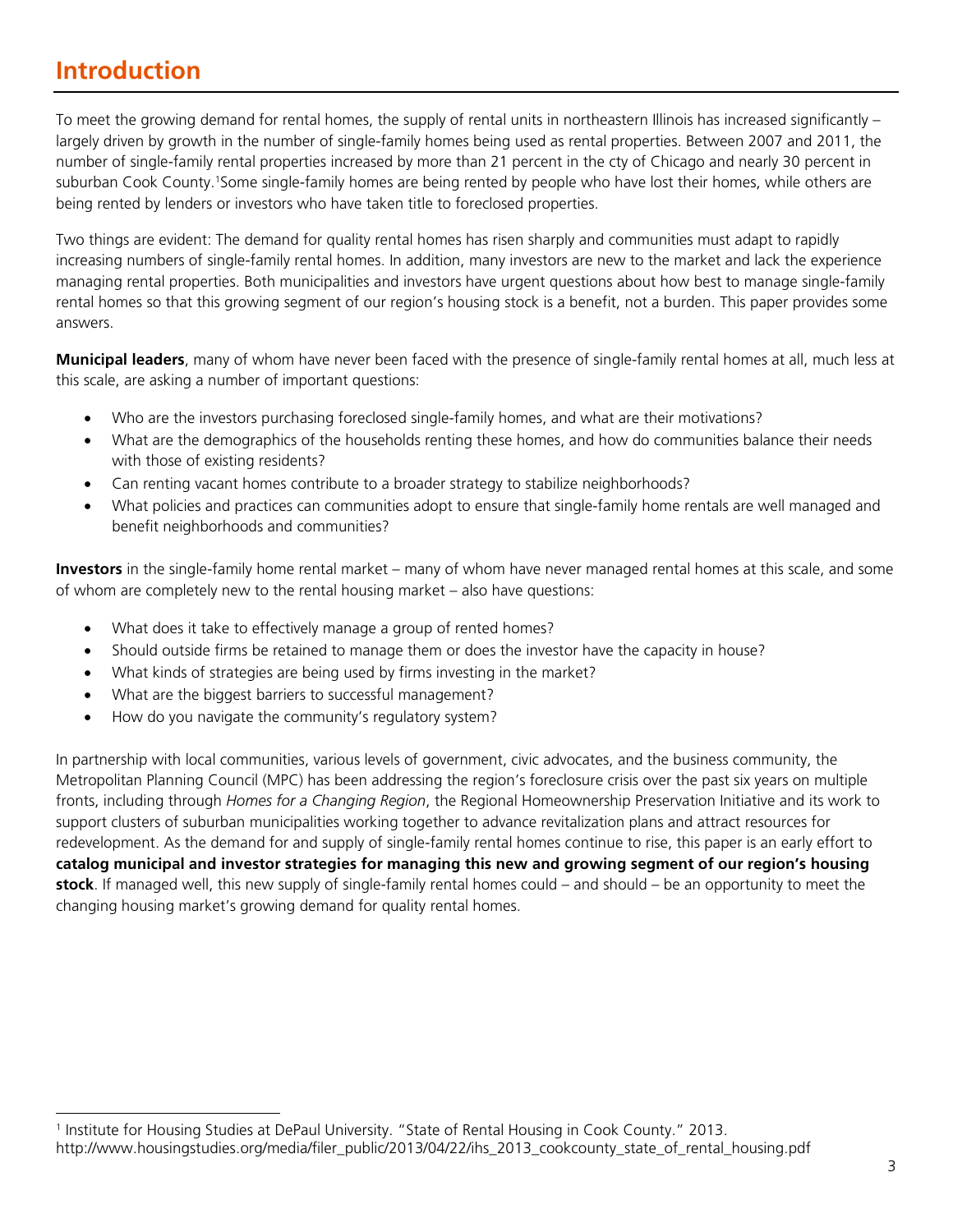# **Who is buying foreclosed or abandoned single-family homes?**

As the number of foreclosures in northeastern Illinois continues to rise and additional economic factors drive up demand for single-family rental housing, a variety of investors are building portfolios by purchasing, renovating and renting single-family homes. The following section describes **three main categories of investors – well-capitalized, mid-range, and smallscale** – and includes case studies to illustrate how various investors' approaches are impacting communities. Ultimately, communities and investors should align policies and practices to stabilize local housing markets and make single-family rental a net benefit for the region.

#### **Mallach recommends**

Investors come in all stripes, says Allan Mallach, and it's important to remember that their behavior is driven by market conditions, not whether they are "good" or "bad" people. Strategies should distinguish between the two main types of single-family rental home investors: the "holders" and the "milkers."

- "Holders" buy with the goal of medium or long-term appreciation, while renting it out to generate a respectable annual return on investment. Since they hope to sell the property for a profit, they are likely to maintain it in fair-to-good condition while they hold it, sometimes for a shorter timeframe (three to five years) and sometimes over a much longer timeframe.
- "Milkers" operate on a shorter timeframe. They buy property in poor condition at very low prices and rent it out with few repairs, if any, often without screening their tenants. Milkers are particularly active where extremely low prices make it possible to generate a significant return on their investment purely from cash flow in a short period, usually five years or less. With no expectations of – or investment in – overall property appreciation, they may simply walk away from the property after they've made their profit.

Municipalities and advocates should understand the local area housing market to better understand what is driving investors and landlords and to tailor strategies based on the investor type.

#### **Well-capitalized investors**

**Who they are:** Capital Management Companies, Real Estate Investment Trusts, Hedge Funds

**How they buy:** These investors pay in cash – whether at REO auction or short sale – and are funded by investment firms, family investment offices, and high-net worth individuals. Their portfolios may include properties in regions across the nation. They aim to achieve returns as high as 12 percent, although six to eight percent is expected.

#### **What they buy**

- REO homes: Typically up to 85 percent of market value, but as low as 50 percent, with a high capitalization rate (price of home over monthly rental payments) and straightforward exit strategy.
- Homes tend to be in middle-income neighborhoods; renters are likely former homeowners with damaged credit.
- Portfolio size varies widely, but some portfolios are projected to increase to 10,000 to 15,000 homes.
- Investors also invest in debt, as underwriting standards have tightened drastically and loans can command high interest rates.

#### **Potential issues or benefits**

- This investor may buy properties in bulk and allow low-value parcels to remain vacant or re-sell them to smaller investors.
- After a five to seven-year holding period, during which time the home is rented with the expectation that home prices will rise, the investor may transfer the home to a different investor, rather than the homeowner.
- If this investor offers rent-to-own, credit counseling may not be tailored to community needs.
- Well-capitalized investors are more likely to maintain homes, conduct rigorous tenant screening and management processes, and keep rental vacancies low. However, some communities have reported that investors with good track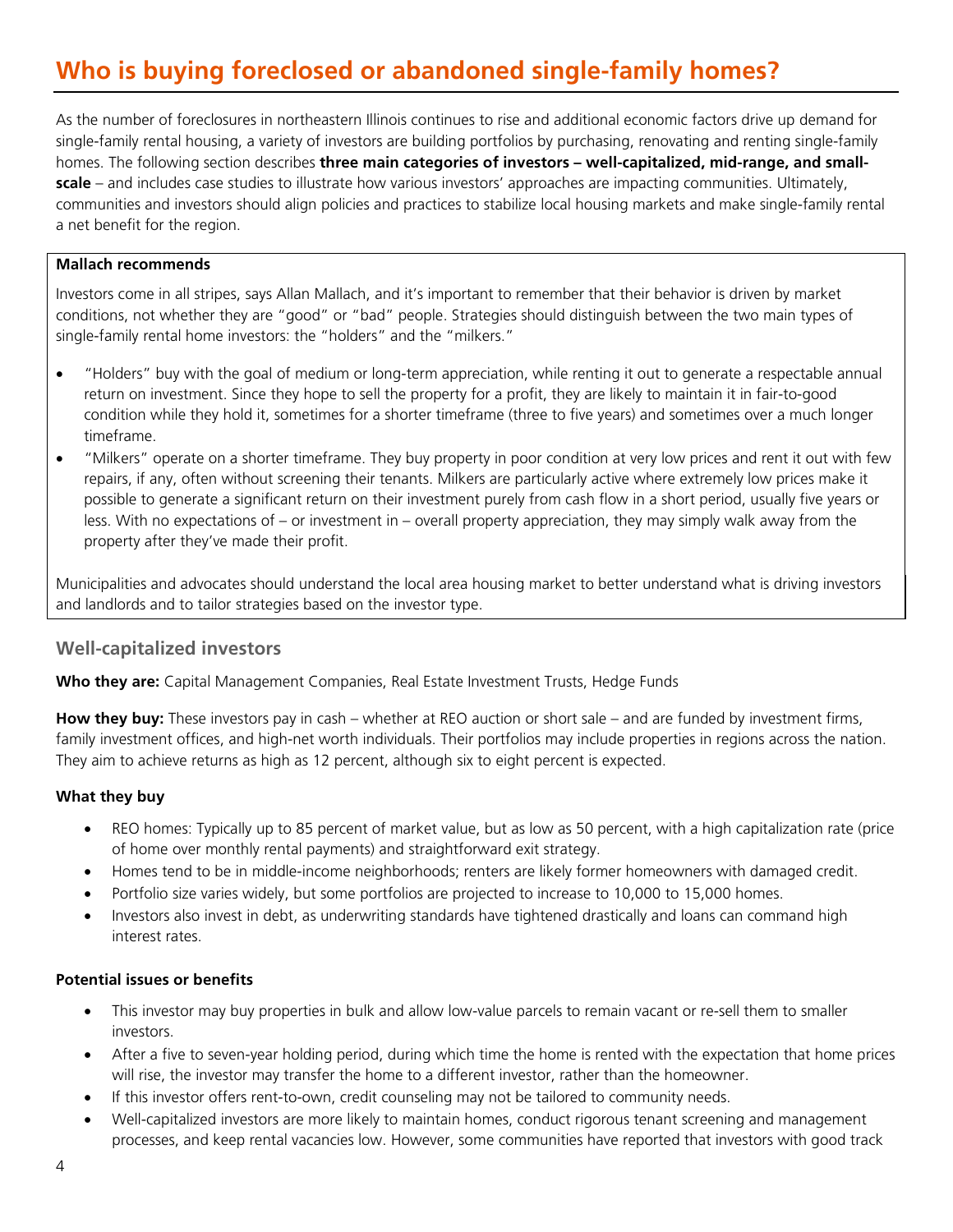records in communities with high property values have not necessarily transferred those practices to properties in distressed communities.

- There is high interest in securitizing rental cash flow pooling many rental payments similarly to mortgage-backed securities – a potentially high-risk investment strategy.
- With this type of an investor, communities have a single point of contact to work with on all matters related to a large number of properties.

#### **Municipal management strategies**

For more on these strategies, see the "Municipal response to single-family home rentals" section beginning on page 14.

- **Tracking:** Be aware of whether a large-scale investor owns a number of homes in the community.
- **Code enforcement and licensing:** Ensure that investors are not neglecting low-value parcels in neighborhoods with a high percentage of distressed single-family housing stock.

### **Case study: Waypoint Homes**

The founders of Waypoint Homes, Colin Wiel and Doug Brien, initially focused REO-to-Rental efforts in the San Francisco Bay area beginning in 2008, building its portfolio of nearly 2,000 homes one transaction at a time and avoiding bulk disposition deals. Currently, Waypoint Homes is expanding; the company is buying and renting in southern California and Arizona, and as part of a national expansion campaign, recently purchased its first homes in the Chicago metro area, specifically in Aurora and Elgin. Waypoint acts as a medium to long-term investor.

#### **Acquisition**

- Use technology and on-site exterior inspection to assess a home's value.
- Staff input a "livability score" from the property to evaluate its marketability. Waypoint also relies on a "geographic scoring system" with metrics such as ease of transportation (freeways and public transit) as well as "historical property value performance."
- Buys REOs primarily through auction. Acquired homes are usually \$10,000 to \$50,000 less than the median home prices in their selected cities.
- Doubled rental portfolio from October 2011 to June 2012. Waypoint Homes' goal is to reach capacity at 10,000 to 15,000 single-family rental homes.
- Expected returns on its current portfolio are usually at 8 to 9 percent for its multiple limited partnerships with investors.

#### **Renovation and property management**

- Acquires two to five homes per day and immediately begins rehab: Title agents look for second mortgages or liens, while specialized staff goes door-to-door to assess the homes.
- Contractors renovate in 25 days or less. With a rehab cost of no more than 35 percent of the purchase price, contracted work typically includes standard paint, fireplace whitewashing, and installing wood laminate as well as kitchen countertop granite.
- Tenants must have 37 percent debt-to-income ratio.
- One-third of foreclosed homes are occupied by former homeowners or tenants at time of purchase, but three out of four occupants are voluntarily moved –\$1,000 cash-for-keys – or evicted.
- Waypoint offers a rent-to-buy option. Under a 24-month lease, tenants can accumulate "reward credits" each month. The tenants can qualify for 5 percent toward "cash-back" at the lease's end (which can be extended) or a 10 percent rebate on a down payment to own a home.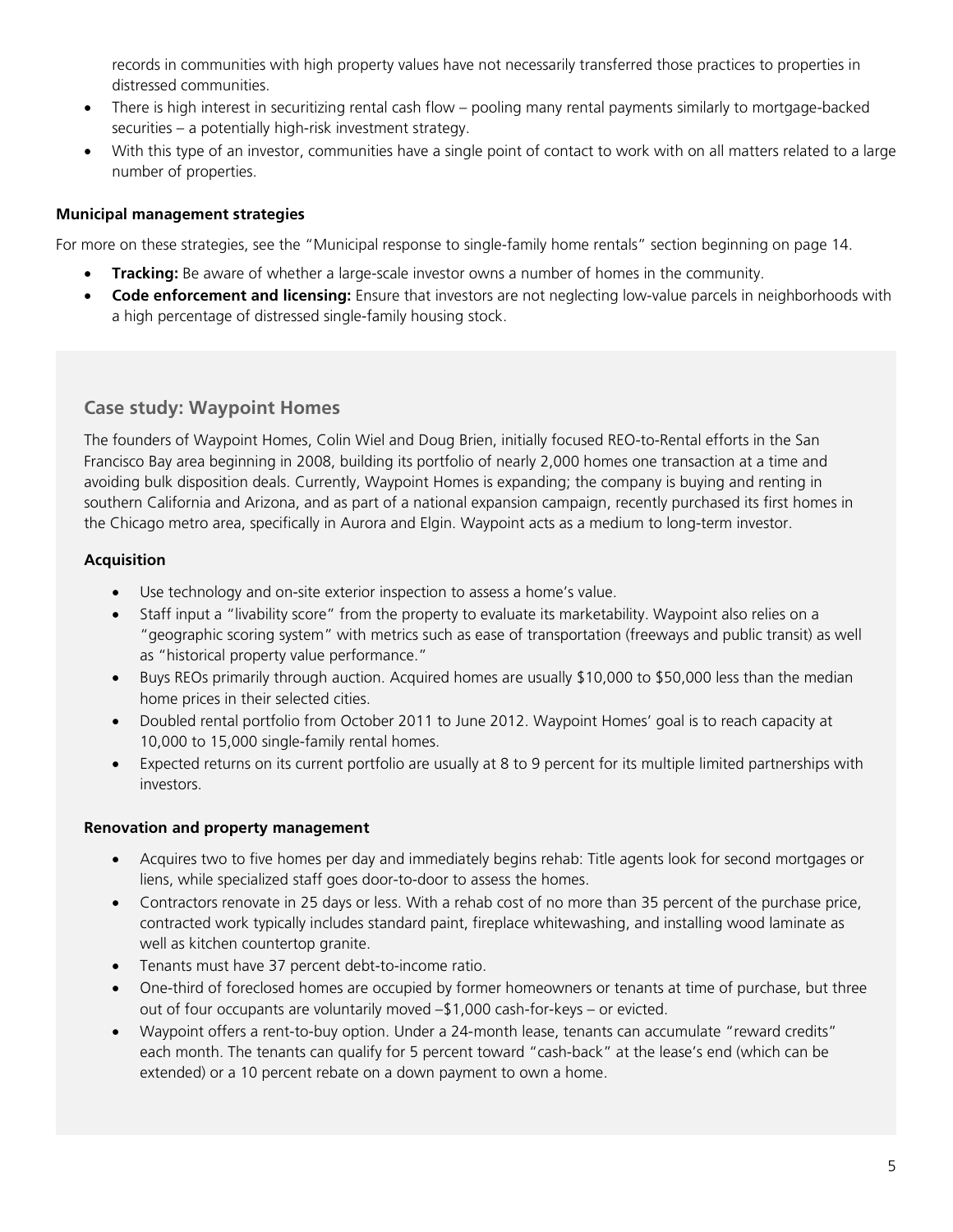# **Mid-range investors: For-profit**

**Who they are:** In the Chicago metropolitan communities surveyed, typically these investors have a portfolio of 15 to 25 homes, but they may be working at a much larger scale, for instance up to 200 homes.

**How they buy:** Purchase REOs at auction at deep discounts, typically with cash. They also may purchase valueless properties from outsized investors repackaging bulk portfolios.

**What they buy:** Distressed, low-value properties that they often do not rehabilitate. Many developers – with the exception of mission-driven developers and land banks – tread lightly with rehabilitation given the unpredictability and potentially high costs associated with undertaking this type of development.

#### **Potential issues or benefits**

There are two main types of mid-size investors: those that buy for future appreciation and those that buy mainly for current cash flow. Investors whose foremost objective is long-term profit from future sales are more likely to maintain their properties. Investors primarily concerned with current cash flow are less likely to invest in property improvements or properly screen tenants.



• Some mid-range investors develop a concentration of well-managed homes and maintain them over the long-term, helping to stabilize a community or neighborhood.

#### **Municipal management strategies**

For more on these strategies, see the "Municipal response to single-family rental homes" section beginning on page 14.

- **Landlord engagement and education and training:** Provide educational tools to small-scale owners to help owners improve management and maintenance.
- **Tracking:** Use on-the-ground inspection and input from community residents to identify landlords who are failing to properly maintain homes.
- **Rental licensing:** License owners to deter those unwilling to pay costs of conducting business.
- **Code enforcement:** Implement innovative code enforcement strategies to prevent these investors from allowing properties to deteriorate, whether through liens, fines or receivership.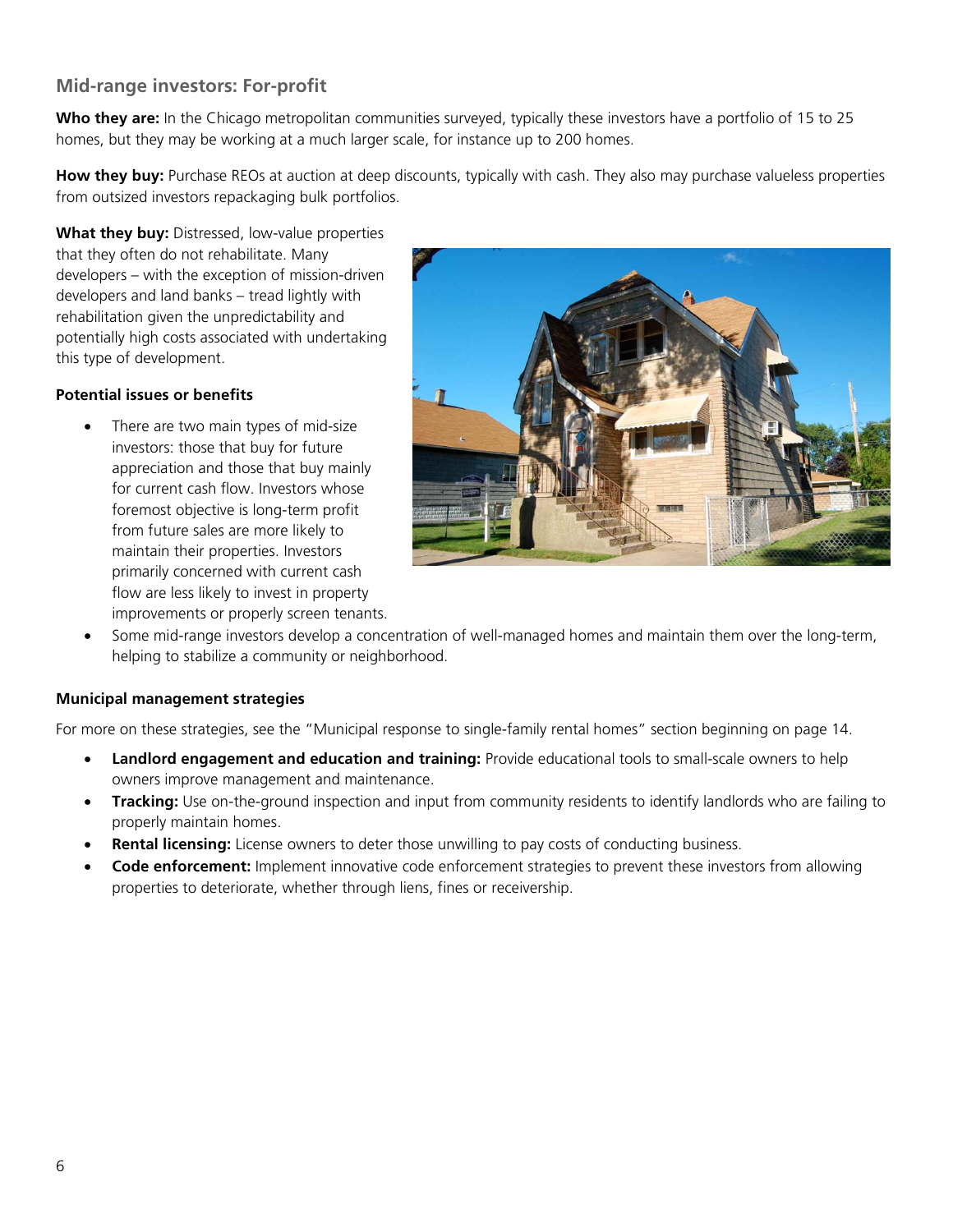# **Case study: MT Homes**

For nearly seven years, MT Homes, led by Adam Taylor, has been managing rental properties in the northern suburbs, particularly North Chicago, Zion and Waukegan. The company owns and leases about 500 rental units, 60 percent of which are single-family rental homes.

#### **Acquisition**

- Taylor, a real estate broker, purchases mostly REO properties through the MLS. He also acquires properties directly from banks, and occasionally from the sheriff's office or from tax investors who have acquired deeds from delinquent homeowners. He also builds portfolios for investors – acquiring, renovating, renting and managing properties for a fee.
- As more investors have entered the market in recent years, Taylor estimates the cost of acquiring a property has risen to \$35,000 from \$25,000, which MT Homes pays in cash.
- While purchase prices have risen, the value of the rental property hasn't increased.

#### **Rehabilitation**

- MT Homes created its own construction company to undertake rehabilitation and spends between \$10,000 and \$30,000 rehabilitating a home.
- Most renovations involve plumbing, electrical and/or HV/AC improvements.

#### **Property management**

- MT Homes contracts with a property management firm.
- Maintenance is a significant expense for MT Homes and sometimes can limit cash flow from a property, particularly when maintenance costs are higher than estimated (whether because of tenant damage or simply the age/condition of the home.)
- MT Homes registers its properties with the local communities and follows local procedures for property maintenance.
- MT Homes has become one of the northern suburbs larger landlords, and markets single-family homes for rent through word of mouth, advertising, signage and local housing authorities (for tenants with Housing Choice Vouchers).
- MT Homes runs a criminal and eviction history background check on all prospective tenants.
- Currently, MT Homes maintains its single-family properties as rental units, but may convert them to for-sale properties when market demand shifts.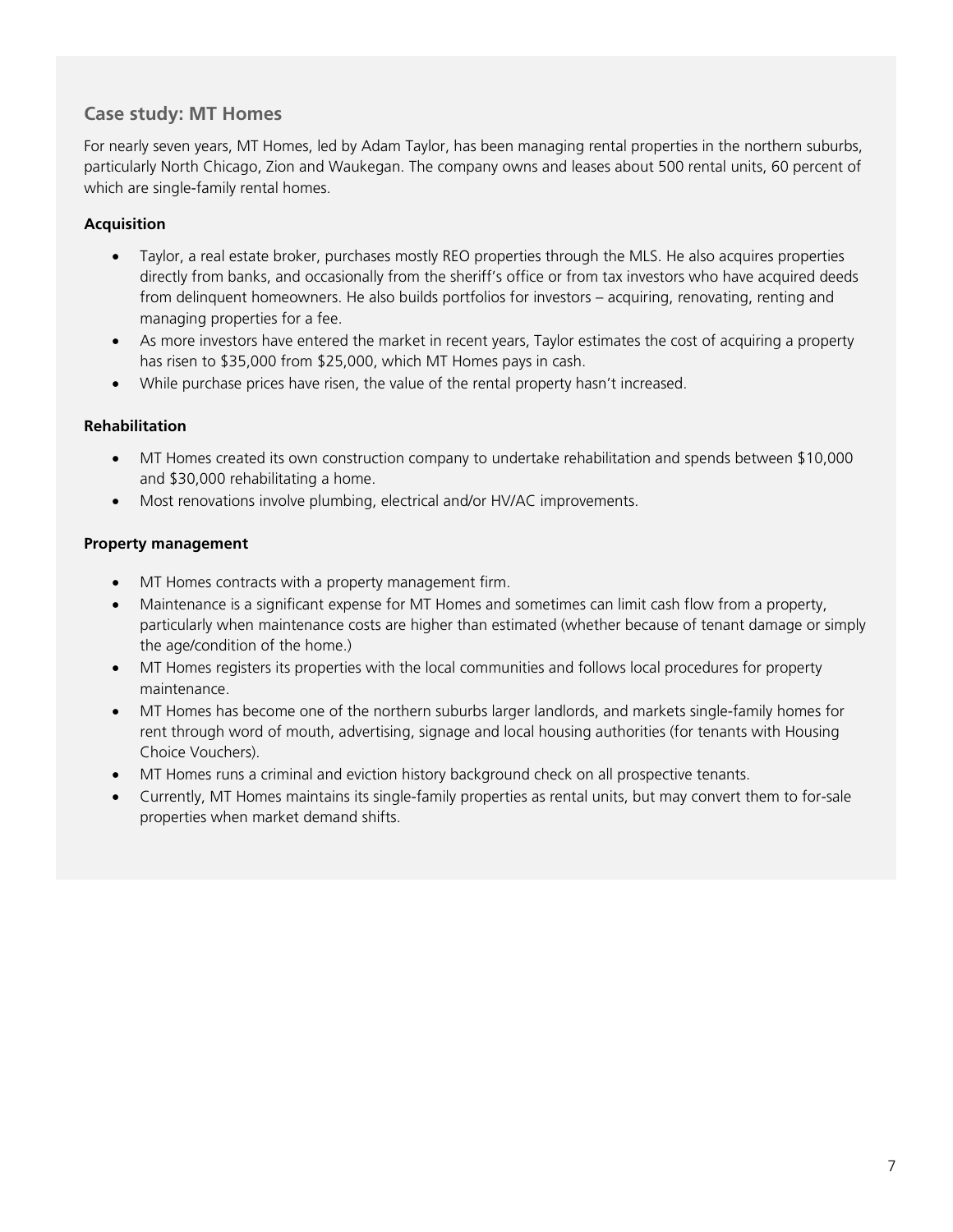# **Mid-range investors: Mission-driven nonprofit**

**Who they are:** Mission-driven investors and community development corporations (CDCs) buying single-family homes, renovating them and renting them (or setting up a lease-to-purchase agreements) to serve the housing needs of low-tomoderate income families or other populations in need. Relative to other investors in the housing market, mission-driven nonprofits drive a small percentage of development activity; however, their mission renders them significant.

**How they buy:** Tax credit syndication, public subsidy, grants and low-interest loans are some sources of financing for nonprofits. Nonprofit developers also can acquire donated property and land.

What they buy: Low-value properties that have good potential to appreciate in value for rehab and rental. The portfolio may also include lease-purchase properties.

#### **Potential issues or benefits**

- CDCs and other owner-operators may have inadequate management capacity for smaller and/or geographically dispersed portfolios. They may not be able to reach sufficient scale if outbid by cash-investors or if they cannot find sustainable funding.
- However, a nonprofit is often a community stakeholder, and may provide above-average services to achieve tenant stability, including credit and homebuyer counseling, as well as hands-on property management.
- Funding mission-driven developers to renovate affordable and safe rental stock is a challenge.

#### **Municipal management strategies**

For more on these strategies, see the "Municipal response to single-family home rentals" section beginning on page 14.

- **Ongoing partnership:** Build a long-term relationship with a nonprofit that has been a good partner in the community.
- **Tracking:** Use on-the-ground inspection and input from community residents to identify landlords who are failing to properly maintain homes.
- **Rental licensing:** License owners to deter those unwilling to pay costs of conducting business.
- **Code enforcement:** Implement innovative code enforcement strategies to prevent these investors from allowing properties to deteriorate, whether through liens, fines or receivership.

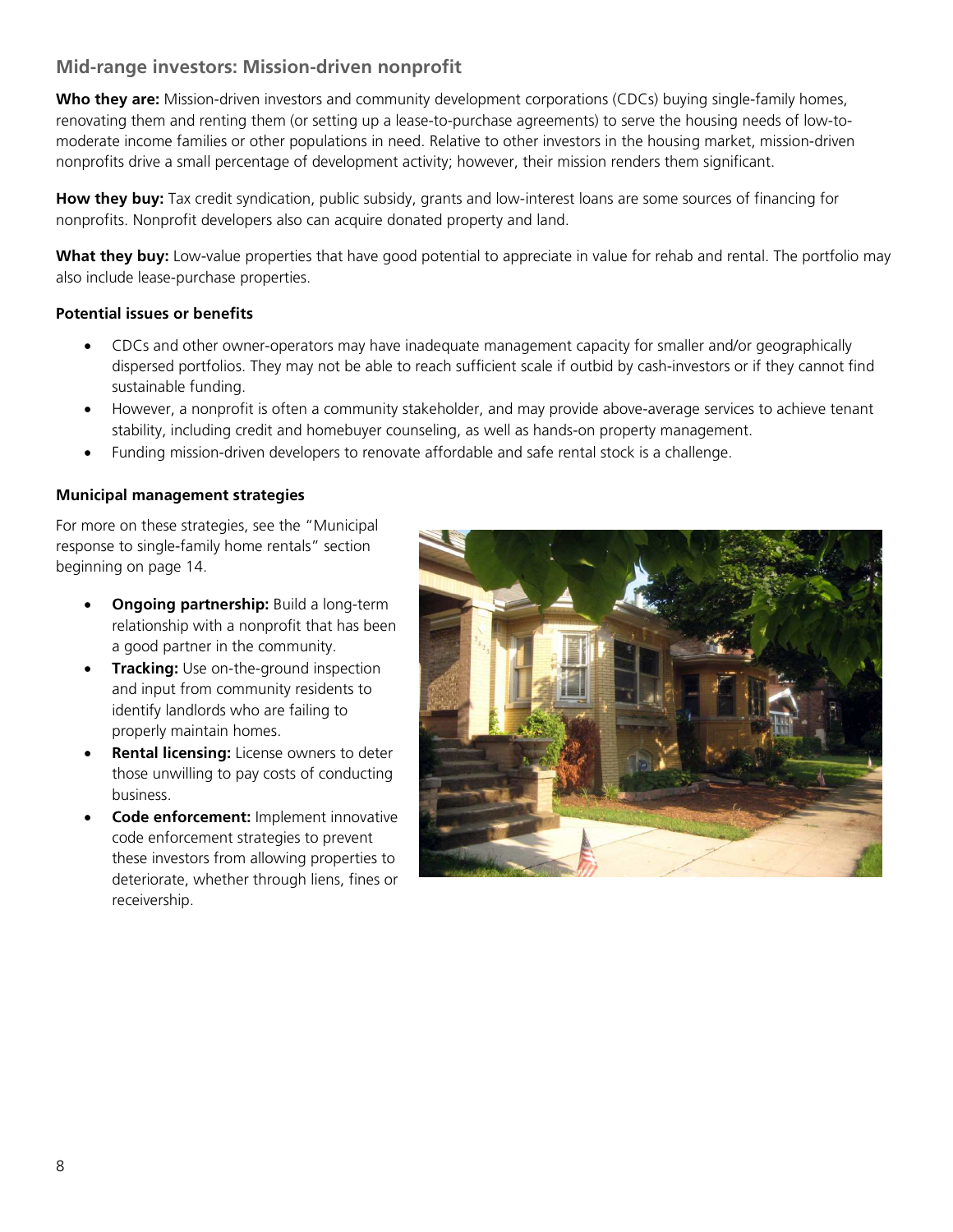# **Case study: Cleveland Housing Network**

Cleveland Housing Network (CHN) has bundled Low-Income Housing Tax Credits (LIHTC) to run a single-family leaseto-purchase program for more than 20 years. CHN started this program in 1987 with its first lease-to-purchase home. Since the tax credits expire after 15 years' time, CHN rents out the property, prepares residents for homeownership, and attempts to sell it to eligible homebuyers at year 15.

#### **Acquisition**

- CHN has focused its rehab-rental program on households at 60 percent Area Median Income (AMI), developing in areas with appreciation potential.
- By 2010, Cleveland Housing Network developed 2,606 LIHTC lease-to-purchase homes of its total \$533 million capital investments portfolio, which also includes multifamily and for-sale homes.
- Between a grant and loans from the Ohio House Finance Agency (OHFA) and the Cuyahoga County Land Bank, CHN pays off down payments and offer flexible lending products for year-15 buyers with inadequate credit.

#### **Property management**

- The staff relies on signs, website listings, call centers and customer referrals to market homes.
- Counseling is fundamental to the program: Workshops throughout the year train tenants in homeownership and personal finance management, as well as other skills.
- CHN clients with a strong network and reliable staff resources are more likely to remain dependable tenants and succeed as potential homeowners.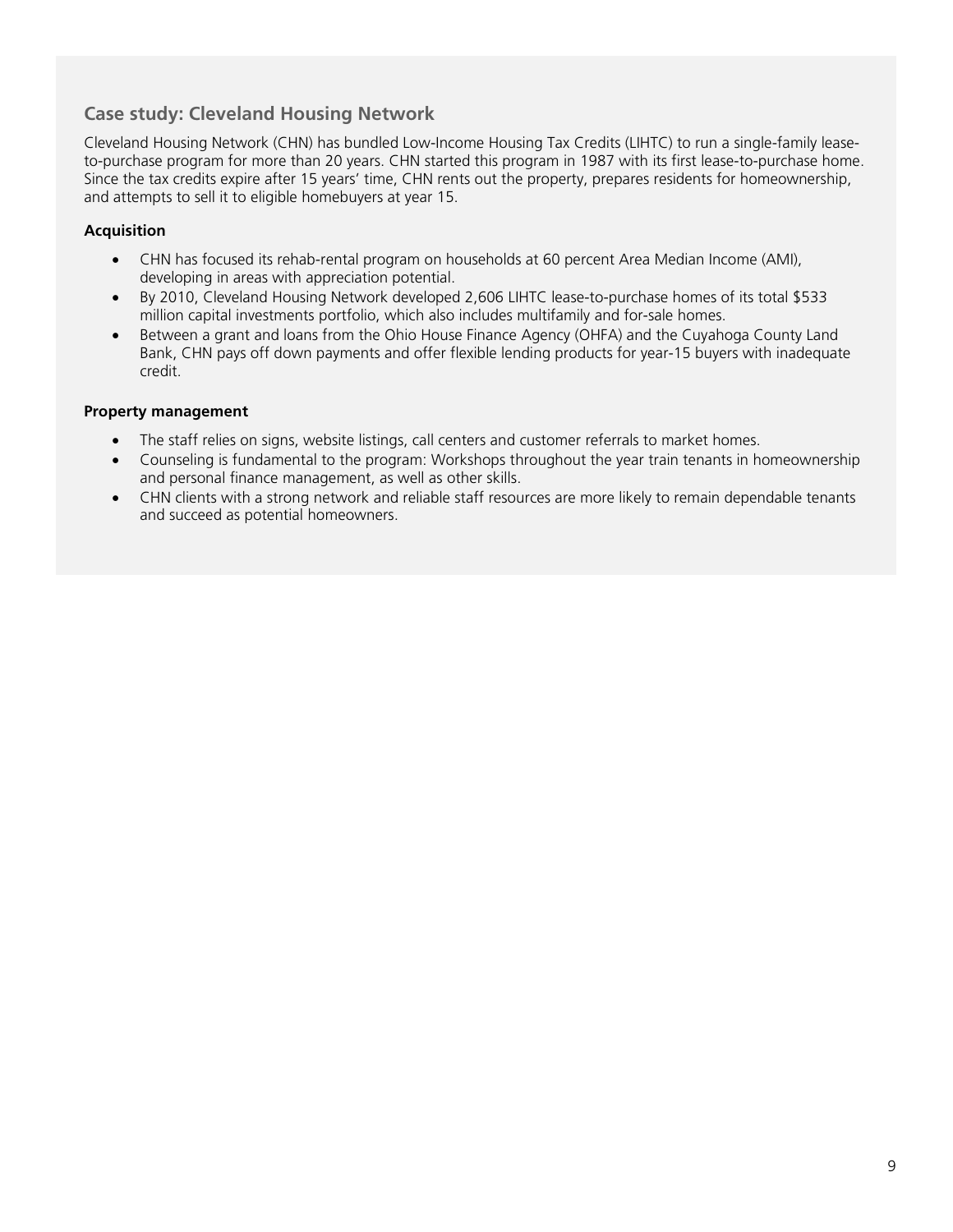# **Small-scale investors: Landlords**

Who they are: Family owners or small-scale entrepreneurs.

**How they buy:** Most small-scale buyers rely on financing, and most lenders limit these types of buyers to two to three additional mortgages, though some may qualify for lending to amass a portfolio of up to 15 homes. In general, there are limited financial resources for investors without sufficient cash, and if there is, it often carries unfavorable terms. Low appraisals in tough markets exacerbate the situation.

**What they buy:** These owners manage mostly one-to-four unit structures; nationally roughly 50 percent of all rental units consist of these smaller units and a large fraction are owned by "mom and pop" investors.



#### **Potential issues or benefits**

There are two main types of small-scale

investors: those that buy for future appreciation and those that buy mainly for current cash flow. Investors whose foremost objective is long-term profit from future sales are more likely to maintain their properties. Investors primarily concerned with current cash flow are less likely to invest in property improvements.

- Small-scale investors with long-term investments (10 to 15 years) can help stabilize a neighborhood.
- Cash-strapped landlords may be at greater risk of losing money in single-family homes, especially if they do not have higher incomes than their tenants.
- Mom and pop owners may be less likely to have the capacity to pay for capital improvements or code compliance issues and may require additional lending to adequately manage properties.

#### **Municipal management strategies**

For more on these strategies, see the "Municipal response to single-family home rentals" section beginning on page 14.

- **Landlord engagement and education and training:** Provide educational tools to small-scale owners to help owners improve management and maintenance.
- **Tracking:** Use on-the-ground inspection and input from community residents to identify landlords who are failing to properly maintain homes.
- **Code enforcement:** Implement innovative code enforcement strategies to prevent these investors from allowing properties to deteriorate, whether through liens, fines or receivership.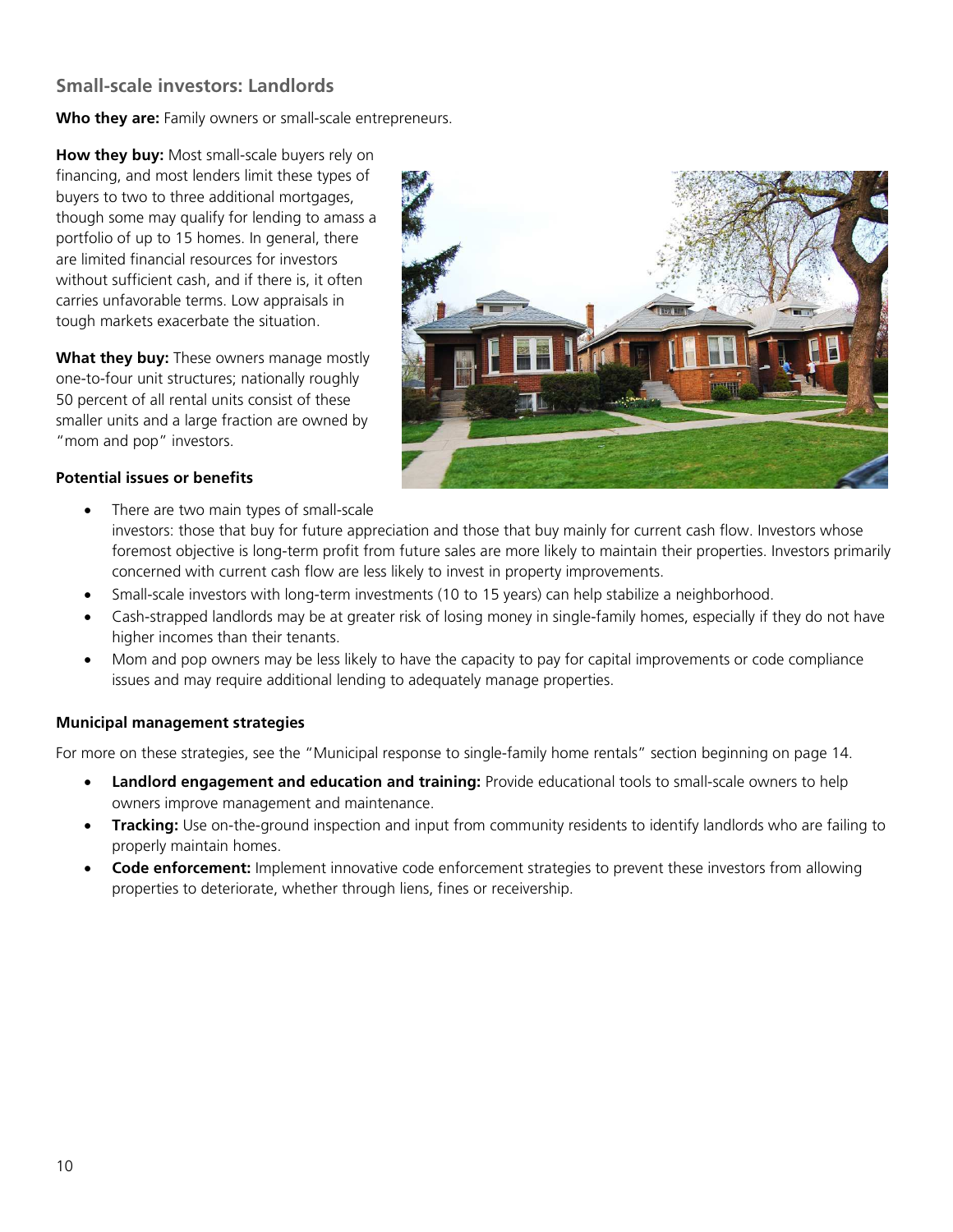# **Case study: Small-scale landlord**

This small-scale owner (who wishes to remain anonymous) currently has eight single-family homes in his portfolio, as well as one multifamily building and a two-unit building, purchased as an REO.

### **Acquisition**

- Purchases in communities with quality school districts and uses an investment holding strategy, i.e., waiting on home values to appreciate over the next few years before reselling. In today's market, resale opportunities have stalled, and this investor will likely wait another five years before marketing for-sale.
- Although it is easy to underestimate rehab costs for distressed properties, particularly for first-time buyers, this owner uses rules of thumb from experience (such as adding up costs of small fixes) before purchasing.

#### **Rehabilitation**

- The owner purchased his two-unit REO for \$118,000 and spent approximately \$45,000 in rehab the costs of replacing all kitchen and bathroom appliances, as well as general renovation.
- For distressed properties, renovation costs can total more than half the purchase price. In particular, the costs of small renovations (particularly in between leases) can put the owner in the red if he does not have an emergency reserve.
- Small but necessary repairs, such as rekeying locks and replacing window panes, can total up to \$10,000.

#### **Property management**

- Manages all of his properties, contracting only for plumbing, electric and heating services.
- It is difficult to find a rental manager interested in a small portfolio (less than 25 properties), particularly when they command 10 percent of revenue, so the owner is waiting to hire a manager until business picks up.
- Owner sets slightly below-market rent and typically does not raise rents for his long-term, stable tenants.
- Owns homes in two municipalities, neither of which requires inspections on single-family home rentals.
- Tenants are generally families, including former homeowners.
- Owner often rents to parents interested in high-quality school districts. These families often live in the homes for four to five years.
- Tenant responsibilities in lease include landscaping and snow removal. Owner screens tenants, conducting both a credit and eviction check.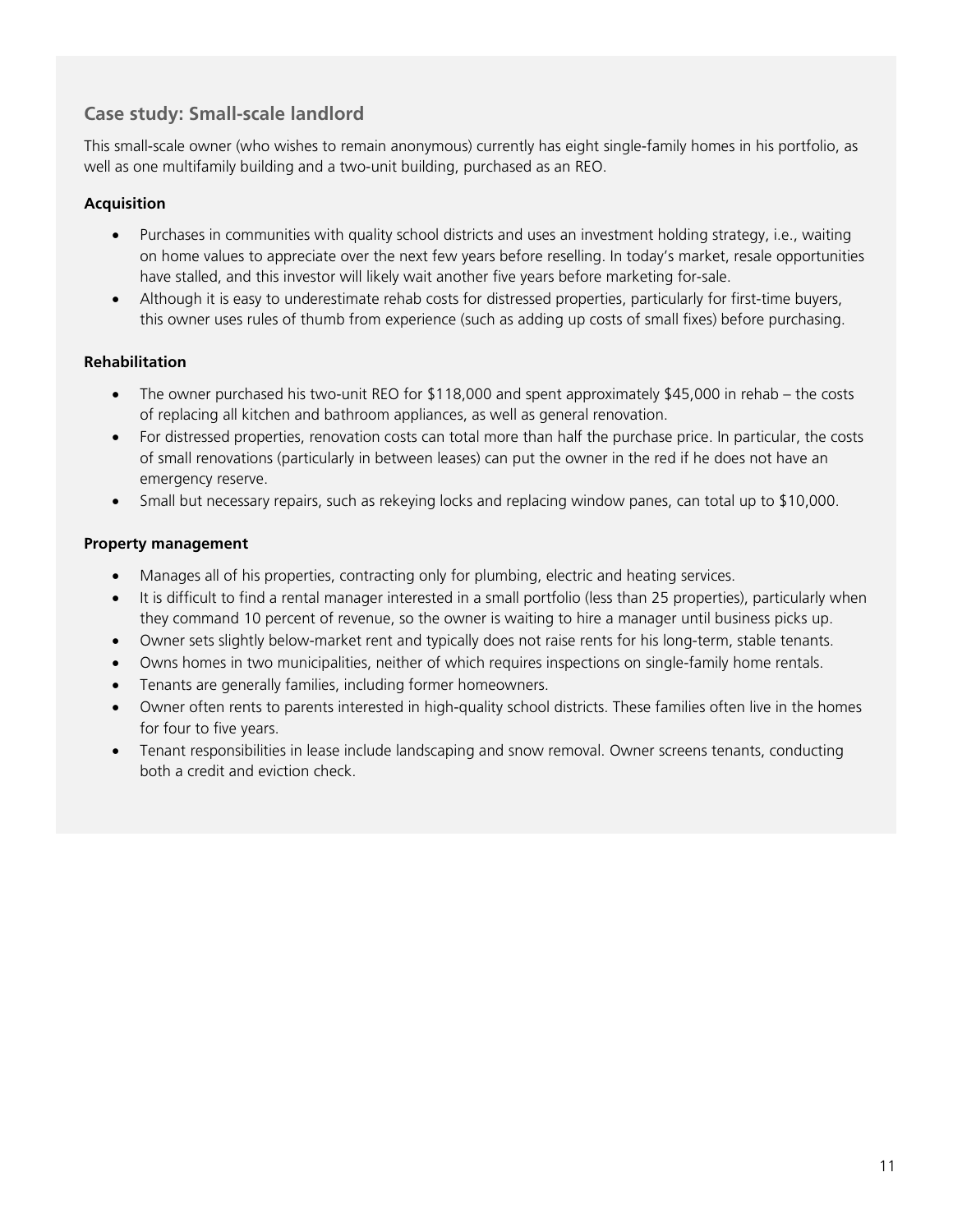# **Small-scale investors: Homeowners**

**Who they are:** Owners who, for a variety of reasons, desire to rent their homes. They may have moved elsewhere and find themselves unable to sell their homes at what they consider to be a fair price.

**How they buy:** Most of these "accidental landlords" already own their homes but may be "underwater" on their mortgages (owing more than the home is worth) and unable to sell, or may be holding out for better resale prices and renting in the meantime.

**What they buy:** Managing the existing home means that there is a limited vacancy period between ownership and rental occupancy.

**Potential issues or benefits:** Single-family homeowners can prevent another foreclosure by paying off debt with rental cash flow. However, homeowners sometimes make inadequate landlords, particularly if they have limited or no knowledge of municipal regulations and best practices in tenant screening and property maintenance. Particularly if they have moved to a new community, there may be unreliable communication between landlord, tenant and municipality. When the homeowner feels overburdened by administrative fees or regulation, she may not report the rental or walk away from mortgages and taxes while still collecting rental payments.



#### **Municipal management strategies**

For more on these strategies, see the "Municipal response to single-family home rentals" section beginning on page 14.

- **Rental licensing:** Identify and license these owners to inform them of responsibilities and code-compliance issues, such as over-occupancy.
- **Landlord engagement and education and training:** Offer inexperienced landlords screening tools and management guidelines, as well as inform them of rights and legal obligations. Provide educational tools to smallscale owners to help owners improve management and maintenance.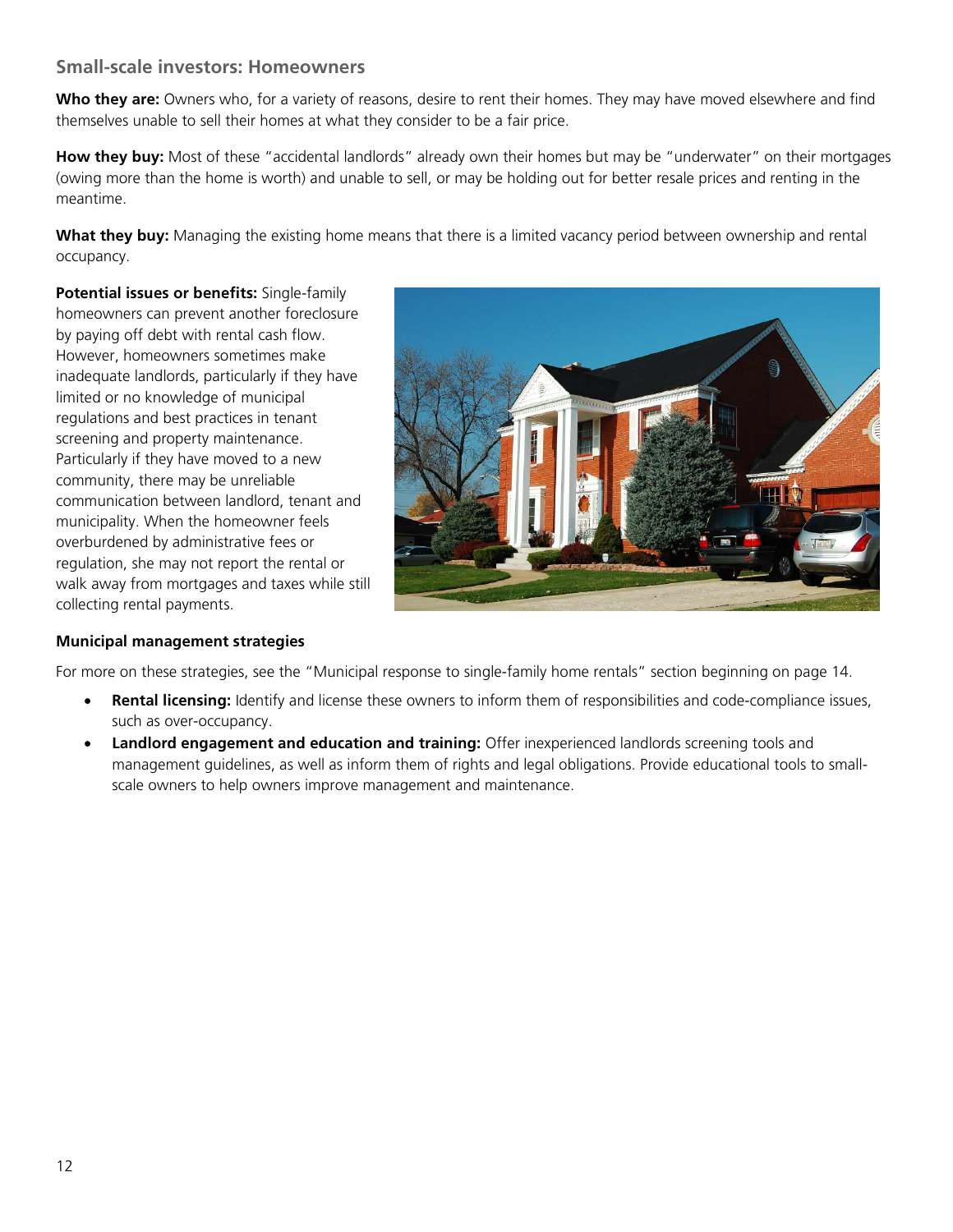# **Case study: Single-family homeowner**

This homeowner purchased a home in 2008, and in 2010 he and his family needed to relocate overseas due to his job. The homeowner did not want to sell the home and take what would have been a significant loss; instead, he chose to rent the home to students at a nearby university. His friend agreed to serve as the property manager for the home in his absence.

#### **Acquisition**

The owner purchased the home as his family's residence, but ultimately chose to rent it out because of life circumstances.

#### **Rehabilitation**

- The home was in excellent condition when the owner moved out, so the owner did not renovate the home before renting it.
- It is necessary to have the house professionally cleaned each time turnover occurs, which costs approximately \$200.
- Small repairs have been necessary, such as replacing screen doors. The upstairs toilet began leaking, so a plumber was hired to fix it. However, the plumber's work created unseen damage, which ultimately caused leakage into the ceiling below. The leak was quickly identified and repaired, but still cost \$600.

#### **Property management**

- The owner hired a friend who lives locally and works as a handyman to address needed property repairs. He visits the property when the tenants request repairs, and the owner pays him repair costs. In a sense, the owner still acts as property manager, outsourcing repairs to this individual.
- The first two years, when the house was full of student renters, the owner set a total rent price for the home to cover mortgage, property taxes, and homeowners' association fees. The third year, the owner struggled to find a full house of renters, so instead rented out each bedroom individually, which was insufficient to cover the full cost of the mortgage, taxes and fees.
- The owners have found tenants through friends and acquaintances, specifically targeting religious female students since they feel that they will care for the home more responsibly.
- The owner did a cursory scan of local laws and did not find license requirements.
- The owner found a rental lease template online and adapted it to his home. He does not conduct background checks on tenants. The homeowners association maintains the grounds, and the tenants as a whole have been given a list of expectations for cleaning and maintenance of the interiors. This has been written into the lease.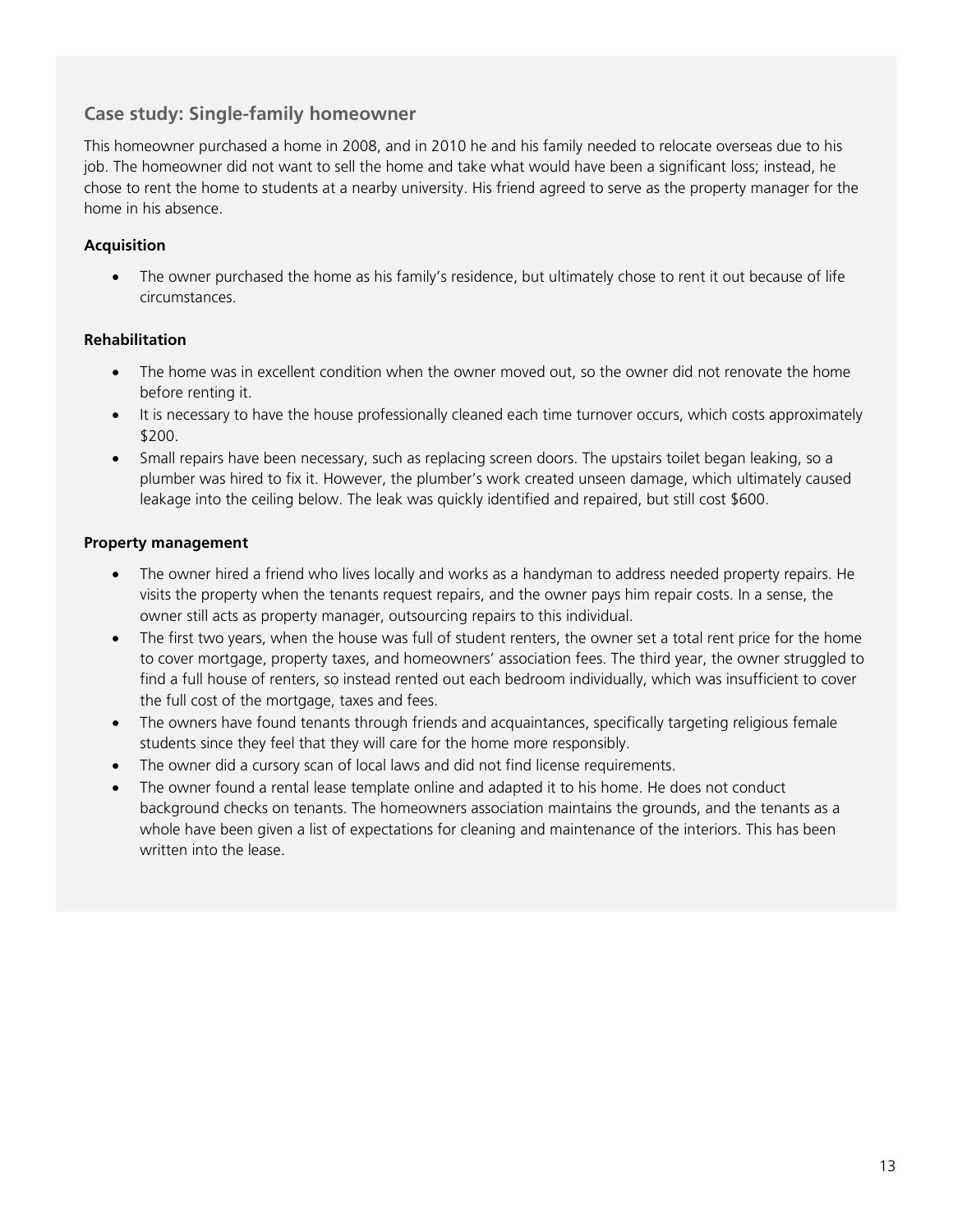# **Housing Choice Voucher program**

The Housing Choice Voucher program<sup>2</sup> is a federal subsidy that helps keep units affordable to households making less than 50 percent of the Area Median Income. The public housing authority provides qualifying households a voucher that subsidizes the cost of private market rent, allowing low-income families to live affordably with monthly rental payments that amount to 30 percent of household income and giving them the choice and flexibility to move to neighborhoods of opportunity.

#### **How is it being used in single-family home rental?**

Single-family rental owner-operators are using housing vouchers to achieve adequate cash flow on properties where rental vacancies may be higher. Many CDCs, such as nationally recognized Beyond Housing in St. Louis, rely on HCV payments to effectively manage their single-family rental home portfolio.

#### **What are potential benefits?**

In many high-foreclosure and distressed neighborhoods, vouchers are one of the few widely available subsidies that allow mission-driven developers and investors to maintain high-quality rentals and stabilize property values. With good management practices, units occupied by voucher holders are indistinguishable from other units.

#### **What are potential obstacles?**

Like other categories of investors discussed earlier in this paper, some investors who rent primarily to Housing Choice Voucher holders may depend on the monthly cash flow but will not invest significantly in the property as an asset. This investor will reap higher returns but maintain the property poorly. While the units are inspected regularly by the housing authority, enforcement can be problematic.

<sup>-</sup><sup>2</sup> For more information, see http://nlihc.org/issues/vouchers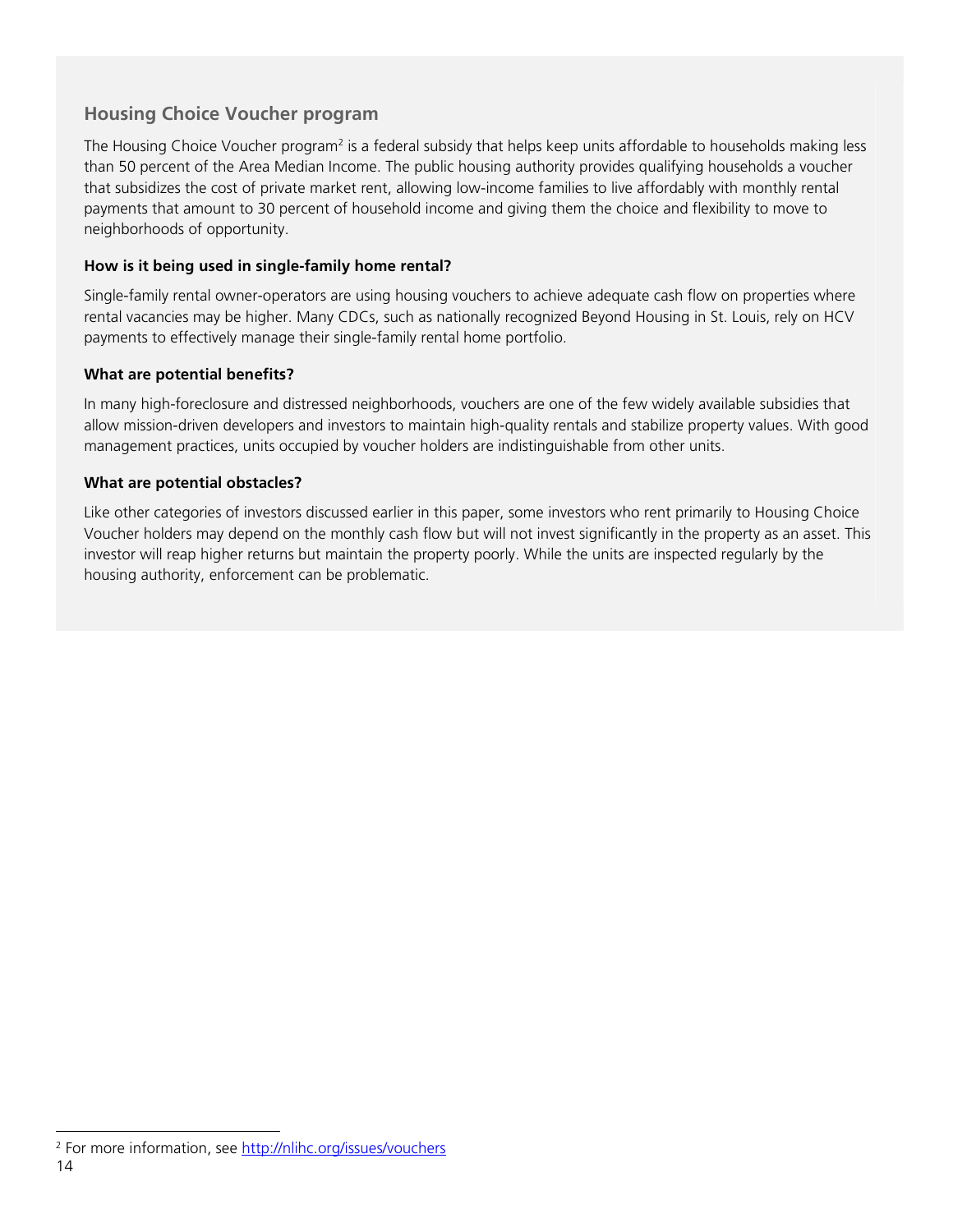# **The property management challenge**

Regardless of whether a group of single-family homes is investor-owned or owned by a nonprofit organization or individual, ongoing property management is challenging because the properties are typically scattered across a community or even a number of communities. Should investors manage these properties in house or should they assign management to an experience third-party? The following chart outlines benefits and challenges to each approach. If third-party management is needed, the question remains: Are there adequate property management companies in the area to manage the growing number of single-family homes?

#### **In-house property management benefits**

- Improves communication within organization.
- Ensures that key stakeholders have oversight on property and asset management.
- At the right scale, in-house management enables a company or investor to at least break even.
- Allows better control over quality of management
- Nonprofit organizations with strong counseling programs can focus on "soft" property management – teaching future homeownership skills and minor maintenance work.
- Leases can include landscaping and snow removal to minimize landlord costs.

#### **Contracted (private) property management benefits**

- Mom and pop owners with a handful of properties or large-scale developers may have capacity to work in house, but otherwise, owners are unlikely to have staff capacity. It is far more cost-effective to contract in this case.
- Professional and experienced management is a big benefit – if applicable (assuming it is cost effective).

#### **In-house property management challenges**

- Property management of single-family homes is complex and labor intensive – materials vary among properties and physical distance imposes additional costs.
- Single-family management incur up 35 percent higher costs than multifamily management.
- Unprepared property managers may devote disproportionate attention to emergency situations and may neglect routine maintenance and asset management.
- May take critical tasks, such as tenant selection, for granted.

#### **Contracted (private) property management challenges**

- Generally, contracted management is only viable for owners of 25 or more units.
- Significant portfolio contracts are more susceptible to high costs, cutting in to slim profit margins for investors; or insufficient costs, resulting in inadequate maintenance across the portfolio.
- Property management firms may charge individual fees for repairs, leasing, sales tax and Homeownership Association (HOA) processing.
- Monthly management fees can account for 8 to 12 percent of rental income.
- Management firm may have incentive to allow lease expiration to charge more leasing and maintenance fees.
- Even with private property management, owners still should maintain "active oversight" and inspect yearly. Owner also should review cash flow reports and ensure that vacancies are below 5 percent.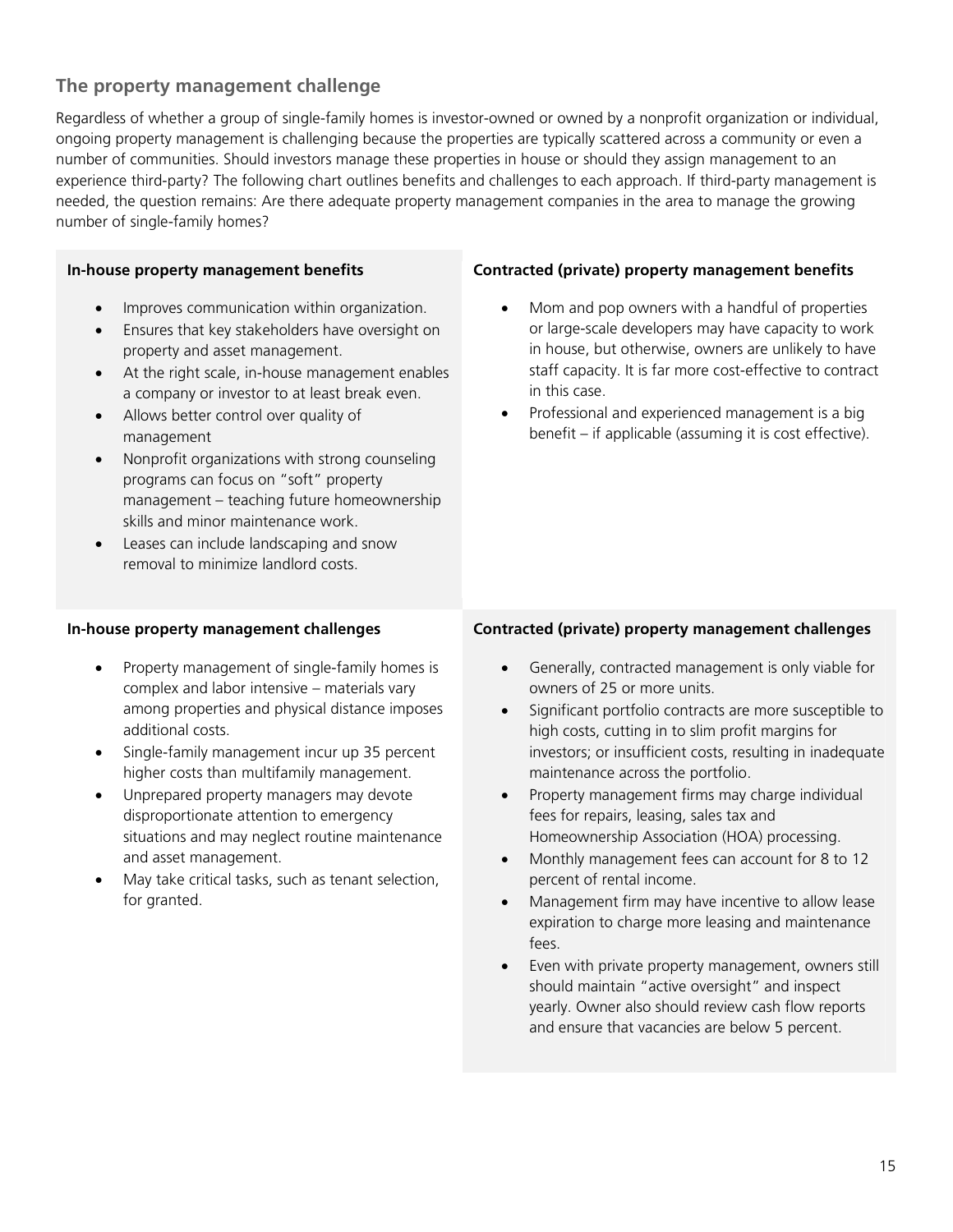# **Municipal response to single-family rental homes**

A growing number of communities, both in the Chicago metropolitan region and nationwide, are struggling with the relatively new task of tracking, monitoring, and regulating an increasingly large stock of single-family rental homes. While a challenge given limited capacity, these homes also present a significant opportunity to stabilize local and regional housing markets and meet the region's growing demand for quality rental homes.

From a community's standpoint, the boom in single-family rental homes poses serious challenges: While many single-family rental homes are well-maintained by responsible investors and renters, poorly maintained rental homes can reduce adjacent property values and increase municipal costs for social services and public safety. What's more, tactics that communities have traditionally employed for managing multifamily rental homes may not work for the management of single-family homes, in part because single-family rentals tend to be scattered across a community with a variety of owners, rather than confined to a particular area with a more limited number of owners and managers, as apartment buildings would be. The diffuse nature of single-family rental investment requires more flexible and targeted municipal strategies that focus limited enforcement resources on problem owners and encourage more supportive and constructive partnerships with responsible owners.

Some communities are testing strategies to begin to address this relatively new single-family rental housing trend. The following section provides an **overview of various approaches communities are employing to manage single-family rental homes**. Some are adapted from existing strategies for multifamily rental buildings, and some are new models that target single-family rental management. Ultimately, a combination of several tactics may be necessary for municipal leaders to get a handle on this rapidly evolving market and establish and maintain productive partnerships with investors to ensure quality, safe rental properties.

#### **Mallach recommends**

A community's goals should be to establish standards for sound rental operation and to enforce them to motivate responsible ownership by investors and to eliminate bad actors, according to Alan Mallach. Long-term, communities should aim to rebuild homeownership.

#### **Five strategies for municipalities**

- Understand what is driving investor landlords.
- Find, track and monitor them.
- Create an effective regulatory system.
- Build relationships between the city leaders, residents and investors.
- Provide incentives for good, stable investor landlords.

### **Tracking**

Only a few Chicago-area communities are tracking the number of single-family rental homes within their jurisdiction. For instance, as of August 2012, Elgin had 1,940 single-family home rentals, and Park Forest had 2,000.

Requiring registration is valuable because it helps municipalities keep track of the number and location of rental units, which in turn helps in planning, budgeting and targeting services toward the ultimate goal of maintaining a safe, quality rental housing stock.

One reason communities may not be tracking single-family rental homes is that the task is more complex than tracking multifamily buildings, in part because a single-family home is traditionally classified as an owner-occupied unit and taxed under different guidelines. What's more, because a single-family home rental is indistinguishable in appearance from an owner-occupied dwelling, and property owners may resist registration efforts, municipalities must layer various strategies to reach single-family residential investors.

Here are some ways Chicago-area communities are registering and monitoring single-family rental homes: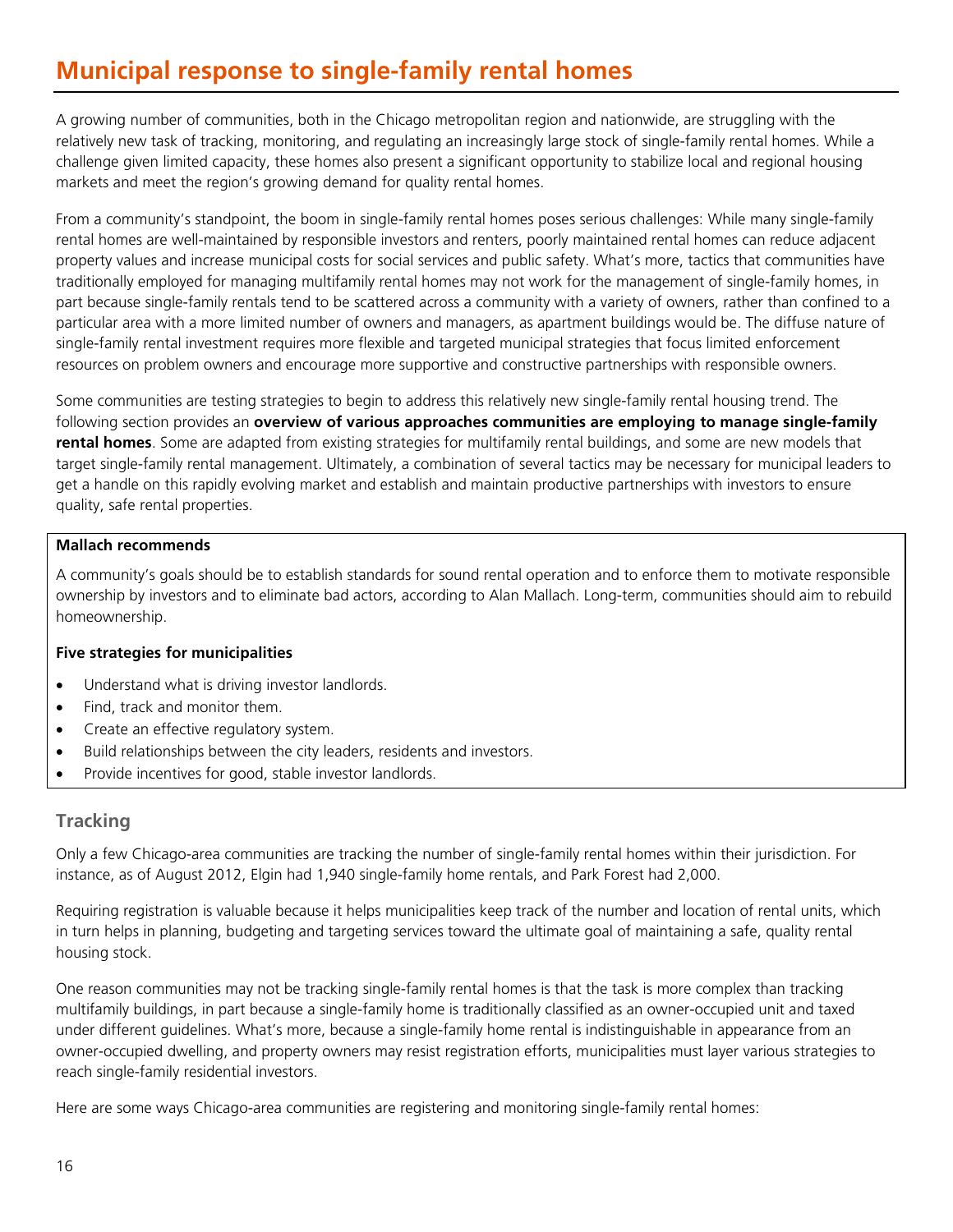- **Mt. Prospect** checks neighborhood signs and newspaper ads for unlicensed rentals. The village also identifies rentals via its water utility, a useful strategy for municipalities that independently operate their water utilities. The village also identifies homes based on police reports related to rental housing.
- **South Holland** mandates that the owner or owner's agent reside within 30 miles of the village in case of emergency. The tenant, village, police/fire and building code departments must be able to reach the landlord.
- **Naperville** offers landlords a voluntary, free, web-based system for registering their rental properties. Landlords who participate benefit because the registration system is tied to the city's collection of water utility fees: While Naperville homeowners receive their utility deposits after 24 months of payment, single-family home renters must wait until their lease terms expire. This provides Naperville with valuable information to track single-family rental homes, and places the responsibility for utility payment squarely on the renter so that unpaid bills are not converted to a lien on the property (a cost for the landlord).
- **Park Forest's** Building Department verifies ownership during re-occupancy inspections, which are scheduled when sold single-family homes are transferred, to determine if the new owner is a homeowner or investor.
- **Blue Island** follows up on feedback from code enforcement personnel.

Outside the region, Minneapolis, Minn., charges a one-time "rental conversion fee" of \$1,000 to owners who convert a single-family home from owner-occupancy to rental. The city also employs unlicensed "property finders" to search Craigslist ads and scout neighborhoods for rental signs. Another strategy is to regularly obtain sales information from the county and send a welcome letter to new property owners that describes the registration process and gives them a time limit to register their home if they are renting. Local neighborhood organizations, such as block clubs and community development corporations, also can be a good source of information if they are engaged by the municipality as a partner in property tracking.

# **Landlord engagement and education**

Engaging property owners and managers and educating them on their rights, obligations and best practices is a powerful tool communities can use to build important relationships with owners who otherwise may fly under the radar. The goals of engagement and education are to build the capacity of local landlords, and ultimately to ensure good management of properties. Many Chicago-area communities recognize that poor landlord management practices, whether in multifamily buildings or single-family homes, result in nuisance complaints, police calls and deteriorating properties. However, because of the unique cost burden of single-family rental home management – landlords may have multiple properties scattered over several neighborhoods or communities, and "one-size fits all" repairs do not apply as in multifamily buildings – landlords may need additional support to effectively manage their portfolios.

Although some owners, such as absentee investors, may be indifferent to the conditions of the properties they hold, other owners want to do the right thing, but are simply unaware of best practices in property management. For example, in the case of an underwater homeowner who is renting a former home, inexperience and lack of funds may prevent this "accidental landlord" from properly screening tenants for previous evictions or verifying credit.

Some communities have set up a system of rewards for responsible property management that coincide with traditional code enforcement. Creating incentives such as landlord accreditations or "good landlord" awards that recognize responsible management and maintenance not only motivate positive behavior but also can offer owners an effective marketing tool. Some communities have provided additional incentives, such as negotiating discounts with local home improvement stores, providing free smoke detectors, or providing a securing deposit for new tenants whose landlords have received awards or accreditations.

The Crime Free Housing program originated in Mesa, Ariz., and is now internationally recognized for its landlord education system. Membership spans 44 states in the U.S. and totals 2,000 cities worldwide. The program consists of three phases: an eight-hour management training course instructed by police, an inspection program, and a Community Awareness Training session, which invites the community to better understand crime prevention strategies. The police-led landlord training course identifies key issues for landlords: tenant screening, ongoing security management, and crime prevention through environmental design.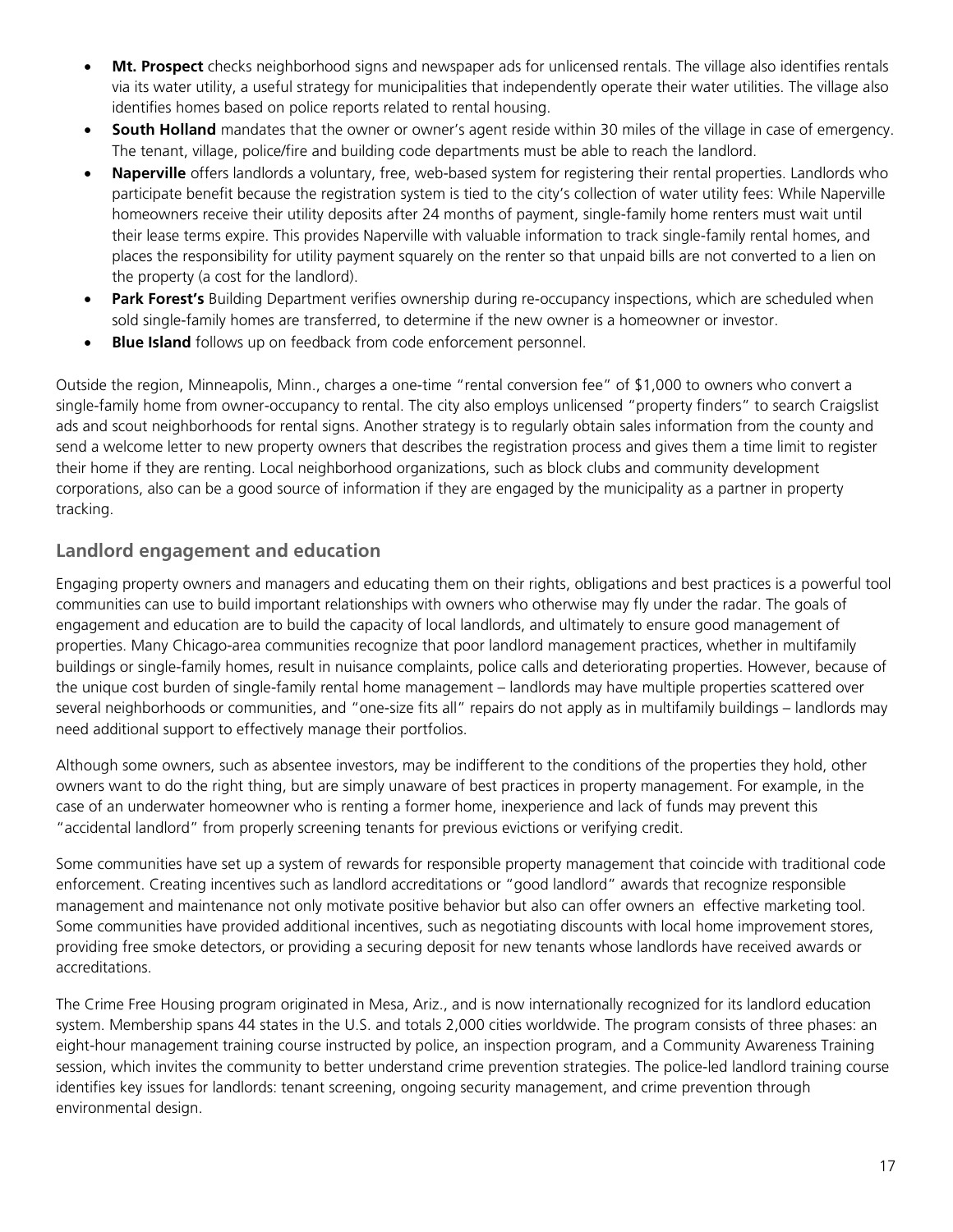The program began as a multifamily rental initiative, but a new training program has been designed to address the need for inspection standards and crime prevention strategies specific to single-family rental homes. $3$ 

Several local communities have employed this strategy, and many have favorable assessments:

- **Mount Prospect** has reported a 20 percent decrease in police calls to rental properties since the program's implementation in March 2007.
- **Park Forest** officials have credited the Crime-Free Multi- Housing Program as a major boon in managing problem rental properties.
- **Schaumburg** has reported an 11 percent decrease in police calls at its 18 major rental properties.

What's more, this program creates a valuable opportunity for municipalities to interact with local housing developers, and establish positive municipal-investor relationships. The following list, although incomplete, identifies some of the 50-plus Chicago metro suburbs that implement the Crime Free Housing Program:

- Addison
- Aurora
- Carpentersville
- Des Plaines
- Elgin
- Forest Park
- Glendale Heights
- Hanover Park
- Hazel Crest
- Lansing
- Mount Prospect
- Naperville
- Niles

# **Rental licensing**

- Oak Forest
- Palatine
- Park Forest
- **Riverside**
- Riverdale
- Rosemont
- Round Lake Beach
- Schaumburg
- Westmont
- Wheeling
- Tinley Park
- Elmwood Park

Many communities implement a rental licensing ordinance, wherein owners of rental property are licensed each inspection cycle if they adhere to municipal code. Typically, municipalities have the option of inspecting a small percentage of total rental units, all registered rental units, or none at all.

It is important for communities to design an effective fee structure for rental licenses. Typically this structure is designed to cover some of the municipality's inspection costs without over-burdening landlords. While high rental licensing fees can deter buyers who underinvest in a distressed single-family home, this may have adverse side effects: These investors may simply pass costs on to tenants, while ethical investors avoid these communities, particularly if they suspect the fees are discriminatory and solely revenue-generating.

The Center for Community Progress Building American Cities Toolkit™<sup>4</sup> advises cities to carefully consider the cost structure of a licensing program. The City of Milwaukee analyzed rental licensing ordinances around the country and determined that a majority of their sampled cities did not generally recover the costs of the program through fees. For some communities, authorizing inspectors to conduct license renewals may be more cost effective than hiring new staff.

Municipalities typically scale the cost of the license fee by the number of units in the rental property. The table on the next page includes a few examples of local municipality fees, per licensing or inspection cycle for single-family (one unit) dwellings.

The following communities implement unique rental licensing schemes to manage the growing stock of single-family rental homes. Inspection frequency can range from once a year to every seven years. Some municipalities waive licensing fees and/or

j

<sup>&</sup>lt;sup>3</sup> To learn more, visit http://www.crime-free-association.org/rental\_housing.htm.

<sup>4</sup> http://www.communityprogress.net/covering-recovering-costs-pages-211.php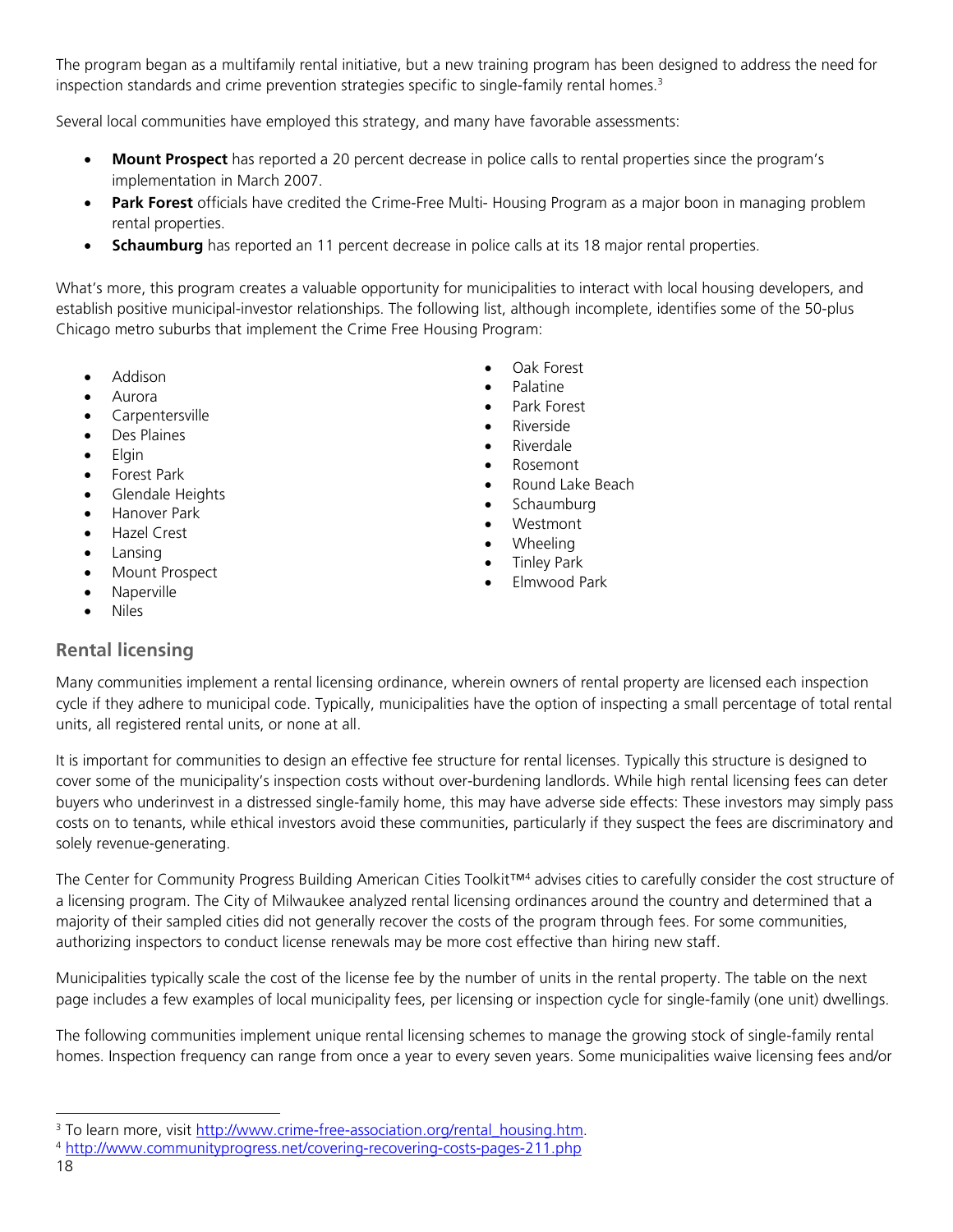reduce inspection frequency if landlords maintain high quality rental units. Below are some examples of rental licensing programs in Illinois and nationwide:

- **Hanover Park** publishes a license fee schedule online for landlords, encouraging landlords to pay the initial fee and maintain compliance by the second inspection:
	- o \$100 for a two-year license. This includes the first inspection and the second inspection if that dwelling passes on the second inspection
	- o \$75 for a failed second inspection
	- o \$75 for a third or subsequent inspection
	- $\circ$  \$25 will be charged with interest at 6 percent for failing to pay any inspection fee within 30 days of that inspection
	- $\circ$  \$50 will be charged for failure to attend an inspection or for canceling a scheduled inspection with less than 24 hours' notice. One rescheduling is allowed each license year if 24 hours' notice is given
- **Aurora** assigns landlords a one-year waiver if they pass the initial licensing inspection.
- **Elgin** grants landlords who meet inspection standards a two-year waiver on licensing requirements.
- **Bolingbrook's** Good Neighbor Rent Lease Program requires all landlords to have a valid license from the village for each rental property, at a cost of \$35 per year. All rental/leased units must be inspected by the Village of Bolingbrook Code Enforcement prior to occupancy, and landlords must certify that they have viewed a one-hour training video provided by the village.

Elsewhere in the country, Tacoma, Wash., adjusts its "business license" fee by the amount of rental income a landlord reports to accommodate small-scale landlords. If a landlord makes less than \$12,000 a year in gross rental income, the license is \$25 a year, as compared to \$90 a year for landlords generating gross income greater than \$12,000 annually. Tacoma also enforces a "Provisional Property License:" While all owners must pay a licensing fee, owners of nuisance properties (triggered by community complaints) must qualify for a provisional property license through interior inspection to ensure that the rental meets health and safety code. Only owners who fail to pass an exterior inspection must attain this additional license, which requires a more extensive and costly interior inspection.

Communities can tier inspection fees in a number of ways, based on an owner's performance. Initial fees should not be costprohibitive or create a barrier to entering the market, and should be used as a tool to gather information on rental properties. Fees also should be tiered to create a disincentive for poor management, increasing fees for landlords that do not comply. The Utah Apartment Association (UAA) encourages landlord training through the "Good Landlord" program, which Salt Lake City and several other municipalities have adopted. Landlords who voluntarily opt in to the program – by taking a four-hour, cityapproved training course on rental management, including city codes, tenant screening techniques, background checks, and property management – are licensed for up to three years. Participating landlords also reduce their "disproportionate impact fee," a municipal assessment that reflects the excess burden nuisance rental units may impose, from up to \$340 to just \$20.

# **Code enforcement and inspection**

Most communities in the Chicago metropolitan region have established housing code enforcement programs for multifamily properties. Municipalities face greater obstacles in developing effective code enforcement initiatives for single-family rental homes, among them:

- **Stronger community opposition.** Some are concerned that home inspections violate constitutional rights, although single-family home inspections have been upheld by legal precedent.
- **More codes to enforce.** A home's physical appearance and landscaping affects surrounding property values and perceptions of a neighborhood. Unlike multifamily renters, single-family renters might be responsible for exterior maintenance, such as landscaping and trash removal.
- **Higher cost of enforcement.** Municipalities may find it more difficult to control costs for single-family rental home inspections. Homes tend to be larger than apartment units, requiring more in-depth inspections. Single-family rental homes also tend to be scattered across a community, rather than centrally located (as in an apartment building),

| Municipality             | License fee per Year(s)<br>for single-family home<br>rental license |
|--------------------------|---------------------------------------------------------------------|
| <b>Oak Forest</b>        | \$100 per year                                                      |
| <b>Mount Prospect</b>    | \$40 per year                                                       |
| Waukegan                 | \$130 per year                                                      |
| <b>Park Forest</b>       | \$75 per year                                                       |
| Lansing                  | \$100 per year                                                      |
| <b>Palatine</b>          | \$70 every 2 years                                                  |
| <b>Village of Dolton</b> | \$50 every year                                                     |
| <b>West Chicago</b>      | \$120 per year                                                      |
| <b>Oak Forest</b>        | \$100 per year                                                      |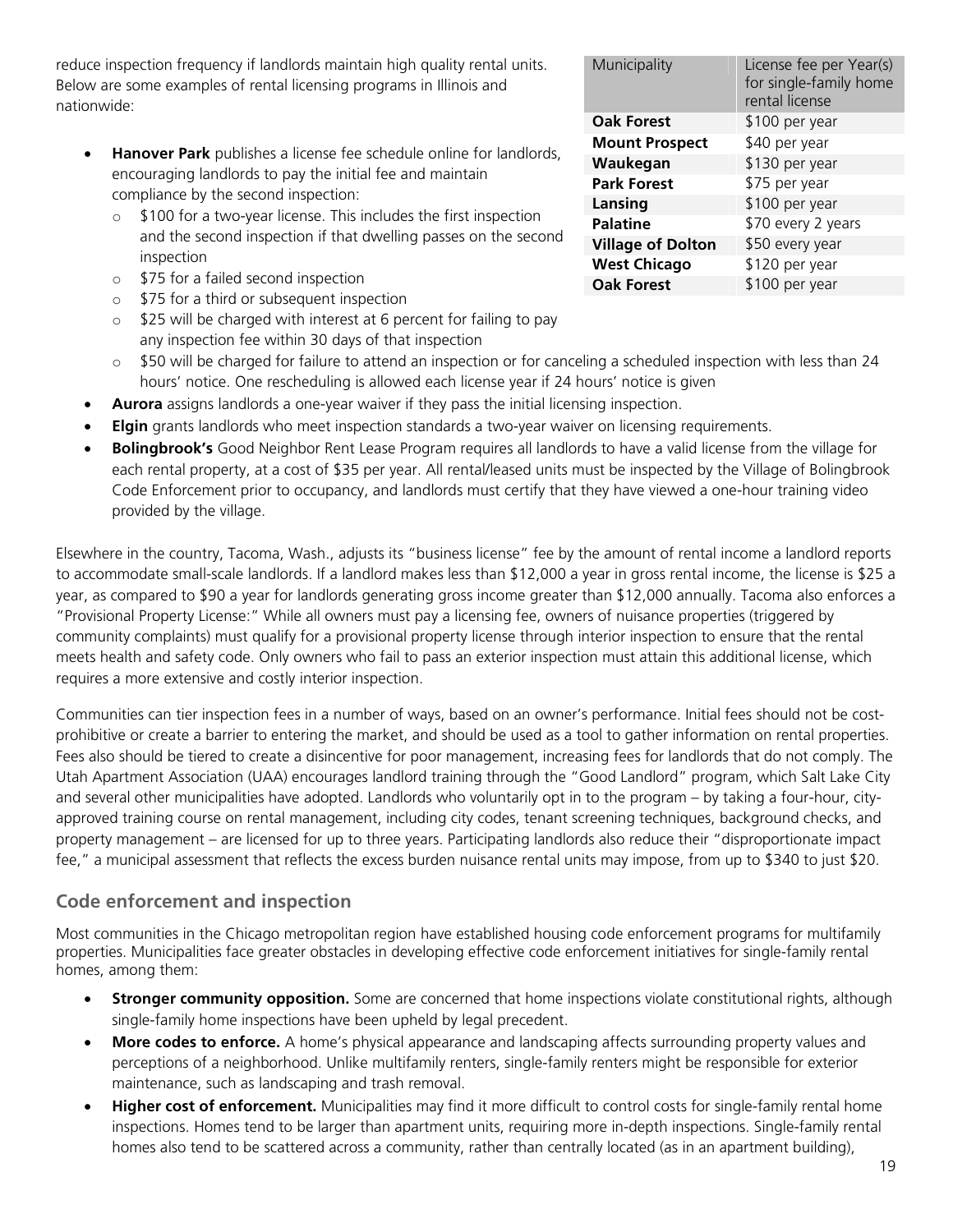requiring inspectors to travel from home to home. Scheduling with a greater number of landlords also adds time and cost to the process. For instance, Hanover Park, Ill., estimates that two inspectors can complete a 36 to 48-unit apartment building inspection in one day, whereas one inspector can cover 8 to 9 homes in the same amount of time.

Here are some examples of local code enforcement strategies:

- For both single-family and multifamily rentals, **Addison** encourages landlord investment by ranking inspection results under "Very Good," "Good" and "Unacceptable." "Very Good" units can waive inspections for the following year, "Good" units have one extra yearly inspection, and "Unacceptable" units have two re-inspections, all of which cost the owner additional fees. This program has improved the percentage of "Very Good" rentals by 10 percent and decreased "Unacceptable" rentals by 10 percent.
- In **Hanover Park**, the local police department has overseen the Code Enforcement Unit since 1999; the village added a single-unit rental home licensing inspection program in 2009. Having the backing of the police department lends authority to the civilian code enforcement officers. One of the village's code enforcement officers is dedicated full time to inspecting single-family rental homes, which are inspected and licensed every two years. (Multifamily properties are licensed annually.) In order to receive a license, a property must pass inspection.
- **South Holland** has implemented a "Good Neighbor Rental Housing Initiative," modeled after Crime Free Housing.. The initiative features a "Good Neighbor Lease Addendum" – a contract between the property owner and tenant to allow the property owner to terminate a tenant's lease if he or she commits a crime on the premises. The Village charges a yearly \$50 business license fee and a \$75 inspection fee distributed across three years, since inspections are conducted triennially.

Outside our region, communities are developing effective single-family housing inspection programs:

- In Boulder, Colo., specific contractors are hired to perform inspections, and the cost is charged directly to the rental owner. Boulder's baseline inspection is rigorous and encompasses both the building exterior and interior, including plumbing fixtures, mechanical, electrical and fire safety requirements.
- In Milwaukee, Wis., the Dept. of Neighborhood Services concentrates its efforts on problem landlords through an escalating fee structure for non-compliant landlords. Milwaukee inspects the exteriors of one-to-two-unit single-family rental homes (including certain owner-occupied units) at point of sale. For single- and multifamily rentals, complaints are handled through DNS; work orders are submitted to landlords for a violation and periodically checked. If a landlord fails to correct the violation, the City conducts the repairs and tenants pay their rent directly to the City.
- St. Louis County, Miss., deploys a Problem Properties Unit to tackle properties identified as the worst code violation offenders. Concerned neighbors or inspectors report problem properties. The Problem Properties Unit teams up code enforcement officials and law enforcement officers to inspect these properties on a monthly basis, rather than yearly. The Unit focuses on proactive measures, such as providing mental health resources to occupants or landlord training for owners. The Problem Properties Unit may evict existing tenants or arrest an owner, given due cause.
- Gainesville, Fla., administers a point system for code violations. A landlord who accrues six points over three licensing years – for violation of noise, solid waste, over-occupancy, or housing ordinances – will have his rental license revoked. Violations are generally reported by neighbors.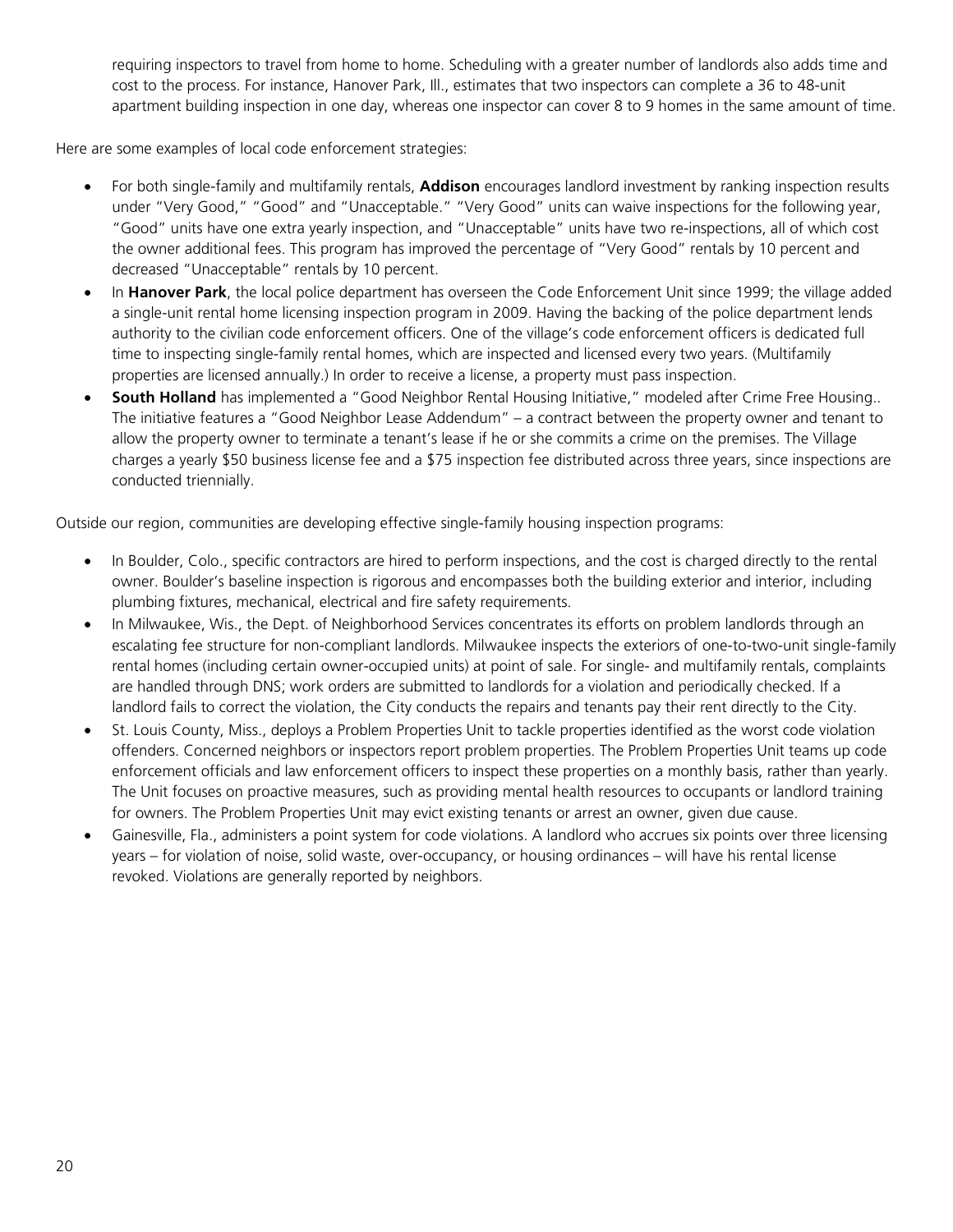# **Property improvement**

Many single-family rental homes are foreclosures or REOs, and these properties often need extensive renovations: When a home is in foreclosure proceedings it may be vacant for several years, and during that time it is more likely to incur damage from events ranging from severe weather to vandalism. These improvements can be difficult to finance for some single-family investors.

Municipalities can stabilize communities by proactively encouraging owners of rental property to upgrade dwellings. The first step is establishing an **effective rehabilitation code**. The U.S. Dept. of Housing and Urban Development (HUD) encourages states and communities to adopt what it calls "smart" rehabilitation codes; see HUD's *Smart Codes in your Community<sup>5</sup>* guide for a five-step process recommended by HUD.



Many communities in the Chicago region and nationwide have implemented property improvement programs using HUD Community Development Block (CDBG) grants and HOME grants, as well as state and local grants. Many of these programs are geared toward homeowners and multifamily apartment building owners, but in some communities this financing also is available to owners of single-family rental properties (some of whom are investors providing affordable housing). Communities should consider extending this option to single-family rental owners, but must develop criteria to ensure these limited resources are targeted to responsible investors aligned with local goals.

Locally, here are a few examples of how communities are financing incentives to encourage single-family rental owners to make property improvements:

- **Oak Park** utilizes CDBG funds to implement a Small Rental Properties Loan Program, to prevent deterioration of aging housing stock, provide safe housing residents can afford, and spur neighborhood preservation efforts. Priority improvements include addressing severe code violations, improving energy conservation and making general property improvements. Qualifying properties must be seven units or less and, if it is a single-family home, must be renteroccupied. The renter's income must be less than 80 percent AMI, and the unit must be at HOME rent limits. The loan is up to \$5,000 per unit and is both zero interest and forgivable, if the owner abides by the affordability period; otherwise, the amount (in the form of a lien) is owed after five years with 12 percent interest.
- In Illinois, **Johnston, McLeansboro, Kankakee, Moline, Quincy, Freeport** and **Rock Falls** are participating in the Small Rental Properties Program, funded by HUD through the HOME Investment Partnership Program administered by the Illinois Housing Development Authority. Owners of properties with 11 or fewer units can receive up to \$14,999 per unit in a zero-interest forgivable loan. Property owners with four or fewer units must rent to tenants with incomes at or below 60 percent AMI. This program provides much-needed assistance to single-family investor-owners providing affordable housing.
- **Elgin** offers Home Rehabilitation Grants, funded by riverboat casino revenue, which allow both homeowneroccupants and tenants in the city's historic district to receive annual assistance of up to \$10,000 per property to correct code violations and improve the property's appearance6. Elgin also provides Residential Rehabilitation Grants of up to \$20,000 to investment properties of four units or less as long as the owner-occupant or tenant is income qualified for rehabilitation, including lead paint hazard reduction, accessibility modification and emergency repairs.

Elsewhere, New Jersey's Rehabilitation Code encourages the rehabilitation of existing single-family and multifamily residential and commercial stock by reducing the design and construction requirements that appear in the state's building code. Revising

j

<sup>&</sup>lt;sup>5</sup> See http://www.huduser.org/portal/publications/destech/smartcodes.html

<sup>6</sup> Elgin's program and others like it are described in detail in *Home Grown: Local Housing Strategies in Action*, a publication which is available at http://metroplanning.org/homegrown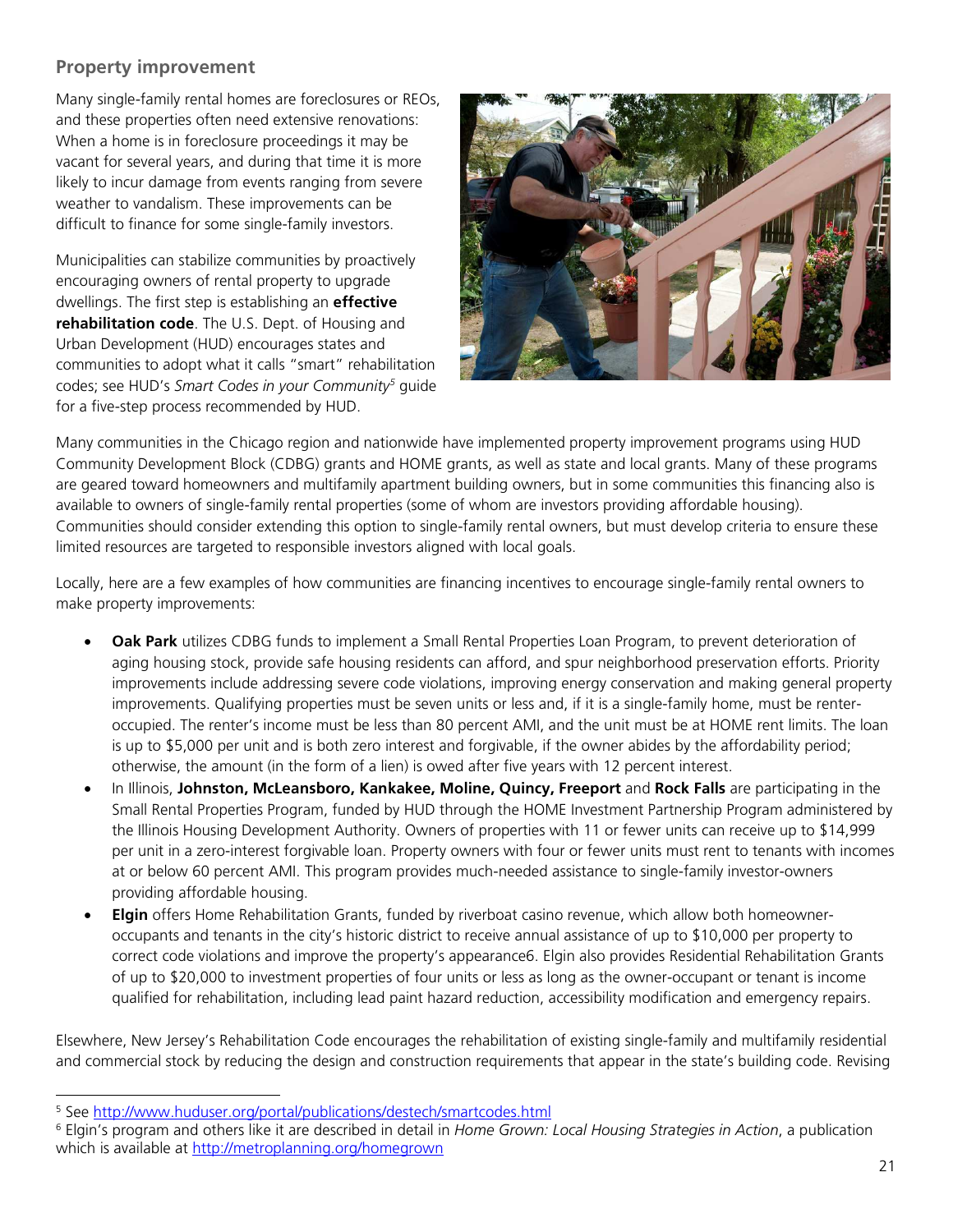the code reduces overhead costs for investors, thus broadening opportunities for less well-capitalized investors to invest in the single-family home rental market.

Skilled community development corporations can be an important partner to municipalities in the acquisition and rehabilitation of vacant and abandoned single-family homes. For example, nonprofit single-family rental investors can use a single mortgage to finance both acquisition and rehabilitation through HUD's Section 203(k) program. The final mortgage amount is based on projected value rather than on a completed appraisal (which is required to obtain most mortgages). Eligible properties for 203(k) financing include one-to-four family units and condominiums. The 203(k) program is available to owner and renter-occupied homes as long as the owner does not have interest in more than seven rental units in the same subdivision or contiguous area. The seven-unit rental limitation does not apply if 1) the neighborhood has been targeted by a state or local government for redevelopment or revitalization; and 2) the state or local government has submitted a plan to HUD that defines the area, extent and type of commitment to redevelop the area.

# **Receivership**

It is preferable for communities to employ some combination of the strategies detailed above to maintain productive relationships with single-family rental home investors and safe, attractive properties. However, in the event that a property remains noncompliant over a long period of time, receivership may be a **community's last resort**.

The City of Chicago selectively uses receivership to improve a nuisance property when the housing court determines that it is noncompliant with building and inspection codes. The receiver can then manage and assess the financial viability of the building. Chicago works with nonprofit and for-profit entities to rehabilitate sub-standard or abandoned property:

- Neighborhood Housing Services (NHS) acts as a receiver for single-family homes in dire need of rehabilitation because of inadequate funds or long-term owner neglect. A receiver files a priority lien on the property when approved by Chicago's Housing Court. Then, NHS can foreclose, work with the Cook County to clear back taxes, and rehabilitate the home for resale. This can be an effective exit strategy for problem properties with second mortgages and liens. The receiver can collect rents to recover some costs and transfer the property to responsible ownership after putting it back to productive use. Community Investment Corporation (CIC) also acts as a receiver for non-code compliant multifamily buildings and troubled condominiums through Chicago's "Troubled Building Initiative."
- In suburban Chicago, lack of capacity may hinder communities from using receivership as a last resort. An entity must be available to act as a receiver, and organizations such as NHS are not established across the region.

# **Financing strategic groups of buildings**

In a survey commissioned by The Preservation Compact, responsible investors and lenders reported that long-term financing for groups of 1-4 unit buildings is not offered by banks. This financing gap is exacerbated by low appraisals and banks' conservative loan to value ratios in weak markets.

Most mid-sized, responsible investors have access to capital for acquisition and rehab, but need long-term take-out financing. In response to this gap, Community Investment Corporation is developing a \$22 million loan pool to provide take-out financing for groups of 1-4 unit buildings geographically concentrated in targeted areas. To maximize impact, the pilot loan pool will focus on distressed sub-areas benefitting from intentional investments by key public and private players.

The loan pool will be open for business in summer 2013.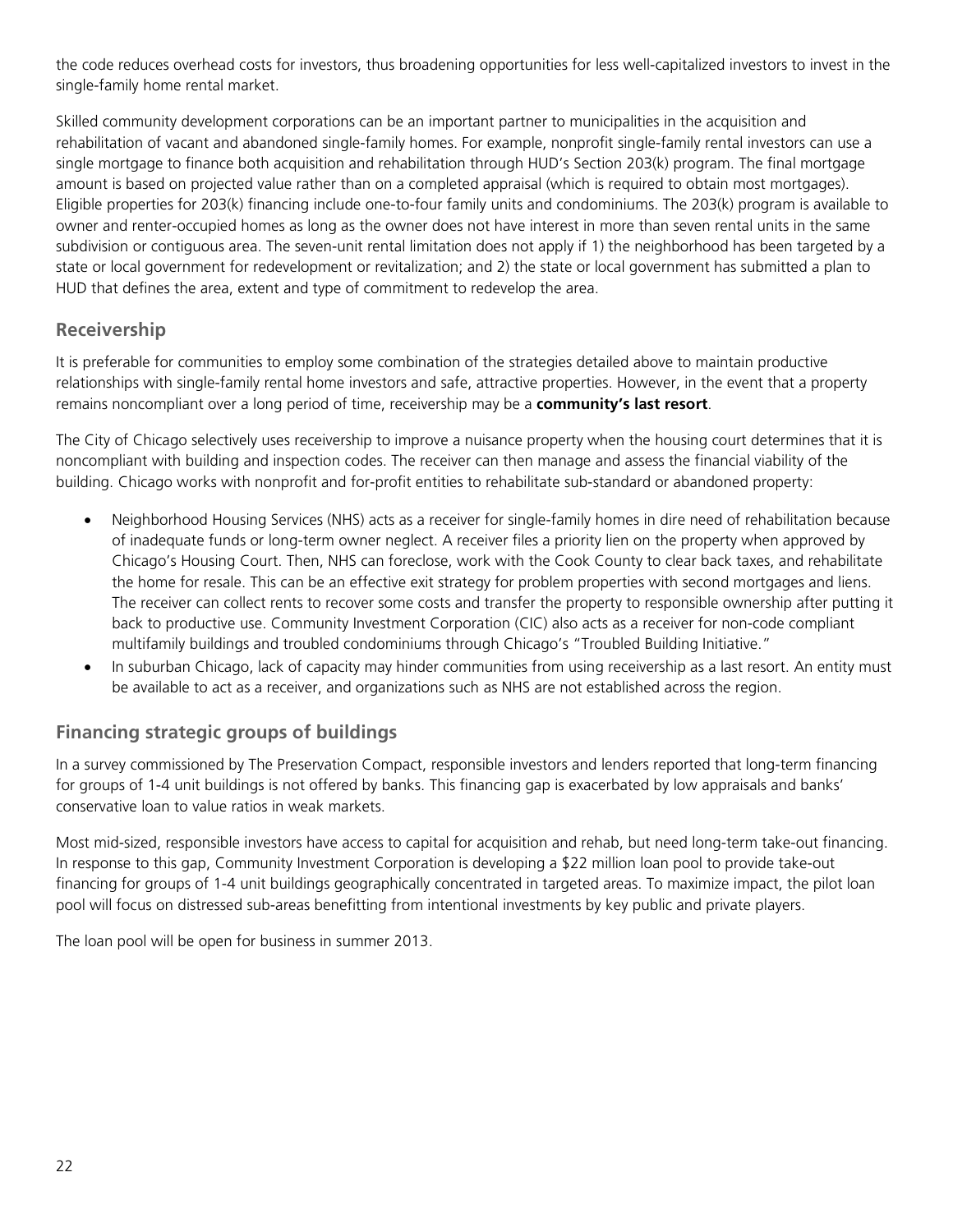# **Investment trends to watch**

Given the large current stock of vacant and abandoned single-family rental homes and condominiums, and the likelihood that their supply will increase over the next two or three years because of ongoing foreclosures, the strategies below are in trial stages or under consideration to convert these units into occupied and tax-productive investments.

### **Land banking**

A land bank is an entity established to assemble, temporarily manage, and dispose of vacant property for the purpose of stabilizing neighborhoods and encouraging re-use or redevelopment of urban property. Property is acquired through purchase, donation, or tax foreclosures, among other sources. By pooling resources, preparing properties for development, and clearing taxes and titles, a land bank is better able to manage and position properties to be sold or redeveloped for the betterment of the communities in which they are located, and the larger region. The South Suburban Land Bank and Development Authority has been established to serve Chicago's southern suburbs. Cook County formed the Cook County Land Bank Authority in January 2013.

### **Land bank case study: Cuyahoga County, Ohio**

The Cuyahoga County Land Reutilization Corporation, also known as the Cuyahoga Land Bank, is a nonprofit community improvement organization that was established with the mission to strategically acquire properties, return them to productive use, reduce blight, increase property values, support community goals and improve the quality of life for county residents. While the land bank acquires abandoned properties through banks and governmentsponsored enterprises, such as Fannie Mae, its most significant source is through an expedited tax foreclosure process. The Cuyahoga Land Bank was authorized in 2009 by state statute SB 343 and has since entered into partnerships with more than half of the local municipalities in the county through a Memoranda of Understanding including the City of Cleveland. The city in which the property is located has first refusal of sale, which expires 30 days after the property is posted. The land bank's activities include land assembly, accelerated demolition, property maintenance and renovations. It also maintains a sophisticated inventory system designed to integrate multiple databases and allow stakeholders to make better decisions about property acquisition and investment. The Cuyahoga Land Bank is selffunded from collective penalties and interest on delinquent real estate taxes and assessments. By fall 2012, the land bank had an inventory of 1,212 properties with a total of 473 in some stage of the demolition process, 244 vacant, 66 being sold, and seven being renovated.

#### **Mortgage-to-lease programs**

#### **Banks**

Under this type of program, commonly known as deed-in-lieu (i.e., a rental lease in lieu of foreclosure), residents remain in their homes as renters instead of homeowners, by transferring their deed and title to the bank, which in turn forgives the outstanding mortgage debt, assumes the property taxes and homeowner's insurance, and charges the residents a monthly rental fee. The bank plans to initially retain ownership of the properties and then sell to investors. Banks, such as Bank of American and CitiMortgage, recently launched mortgage-to-lease programs after the Federal Reserve modified its REO guidelines to accommodate rental housing as a potential intermediate-range strategy for banks holding sizeable amounts of property in the process of foreclosure. However, because servicers need to clear REOs from their books in a relatively short timeframe, the goal is to rapidly transition demonstration homes to investor ownership.

The property must be delinquent at least 60 days and have no liens, and the homeowners must be residing in the home and have sufficient income to afford a market-rate monthly rental payment. Current numbers include about 3,000 eligible properties under the Bank of America and CitiMortgage programs.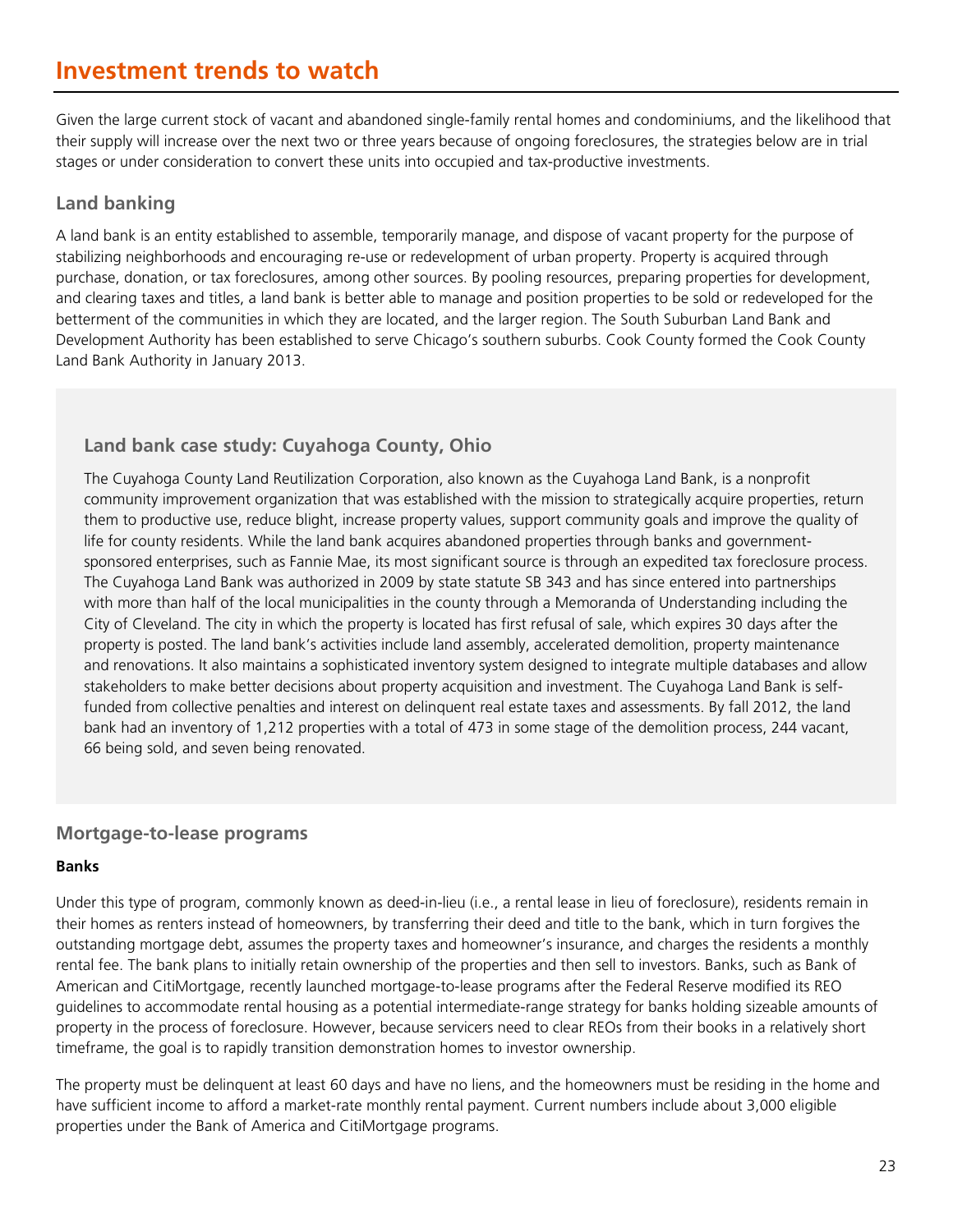# **Nonprofit and government loan modification**

In the case of permanent financial hardship, a Fannie Mae mortgage servicer can recommend a property for Deed-in-Lieu of Foreclosure, which, after making all attempts to collect the delinquent payments, accepts the deed to the property. Fannie Mae will pay a servicer a \$1,000 incentive fee and a portion of attorney's fees for every completed deed-in-lieu mortgage. Former homeowners of properties successfully transferred to deed-in-lieu, who use the property as their primary residence and have the financial ability to pay a market rent not to exceed 31 percent of their gross monthly income, can be eligible for Fannie Mae's deed for lease program (D4L). If the homeowner is interested, a lease is executed. Eligibility excludes: loans held, insured or issued by a federal government agency, such as HUD VA or FHA; and mortgages with more than 12 months of delinquency. Freddie Mac also offers deed-in-lieu and short sale as alternatives to foreclosure, in certain cases. Postforeclosure, Freddie Mac has the REO Rental Initiative, which offers a month-to-month lease agreement for former owneroccupants who meet income requirements. Occupants can stay in the home until a new home is found or the property is sold.

The Mortgage Resolution Fund (MRF), a national nonprofit partnership between Housing Partnership Network, Enterprise Community Partners, Mercy Housing, and National Community Stabilization Trust, is currently operating in the Chicago market, funded by the federal Hardest Hit Fund. MRF purchases pre-foreclosure, delinquent mortgages outright from the lender and provides varied options to the homeowner based on need. Options include trial loan modification, in which principal, term length, or interest rates are altered to achieve a reasonable monthly payment reduction; permanent loan modification; short sale; deed-in-lieu of foreclosure; and relocation assistance if a move is determined to be the most viable option for the occupants. The mortgages are being purchased in geographically targeted, "hardest hit" communities. Local nonprofit groups are involved in providing credit counseling and other services to stabilize delinquent borrowers. Illinois has taken the lead nationally with a commitment of \$100 million to the MRF.

# **Securitization of REO properties to rental properties**

Raising capital in private markets to purchase, rehabilitate and then rent out groups of single-family homes could be a viable strategy to produce ongoing cash flows for investors and retain the possibility of property appreciation in the future. The problem with this strategy is evaluating risk, especially after the role that securitization played in the recent housing crisis. Unless investors can determine reliable credit ratings and temper their portfolio growth under regulations, REO-to-rental securitization could be a highly risky endeavor.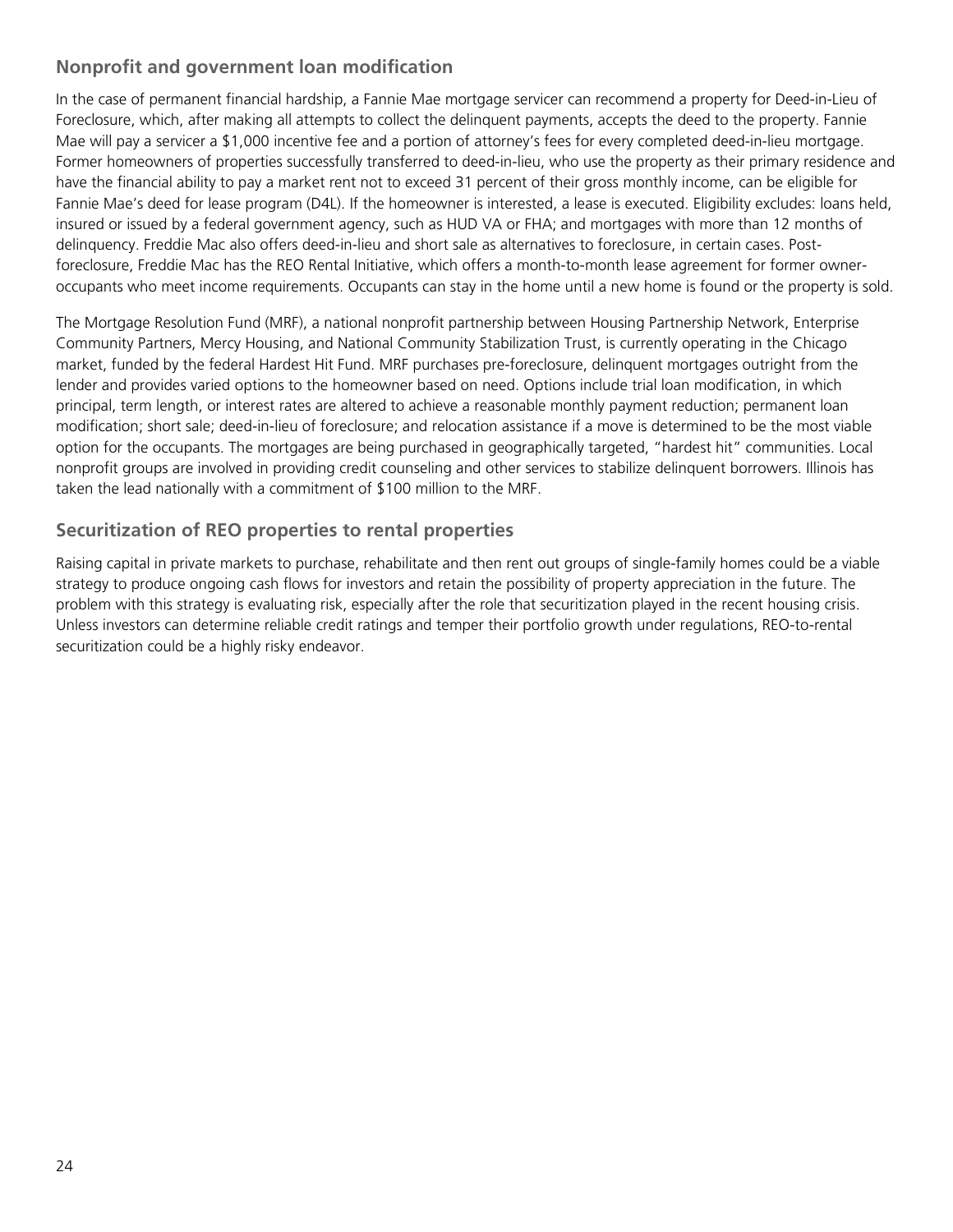# **Short sale to rental as an REO alternative**

Meaningful numbers of homes in the foreclosure pipeline could be purchased in bulk by outside investors and then converted into income producing properties. If the outside investor is able to purchase mortgages at a substantial discount – perhaps 30 to 50 percent of their original value – then the investor can reduce the value of the mortgage principal, reduce monthly payments, and keep potentially foreclosed homeowners in their homes. So long as the homeowners involved are employed, a principal reduction strategy may work<sup>7</sup>. If the mortgage cannot be resized adequately, in the case of a homeowner who has lost his or her job, for example, another alternative might be used by the investor. Instead of going through a lengthy foreclosure process, the investor could encourage a lender to approve a short sale to the investor. The investor, in turn, could rent the home back to the same family in hopes that one day in the future the homeowner would be in a position to repurchase the home.

### **Short sale case studies**

-

#### **Carrington and Oaktree buy Citigroup's distressed loans**

Citigroup sold \$158 million worth of its distressed mortgages (loans that are at least 120 days delinquent) to Carrington Capital Management, which currently manages several thousand single-family rental homes, and Oaktree Capital Management. The investors agreed to offer a deed-for-lease program to delinquent homeowners which would allow them to rent their homes in exchange for their deeds. A concern arising from this strategy is that investors may not have the same incentives as banks to keep homeowners renting their homes for an extended length of time, depending on how the market changes in the next few years. However, this process does bypass many of the obstacles presented by conventional short sales, although Citigroup offers the investors heavy discounts on the mortgages.

#### **American Residential Properties, Inc. (case study from Center for Housing Policy)**

American Residential Properties, Inc. (ARP) is a real estate investment trust (REIT) based in Phoenix, Ariz. Capitalized by institutional investors and family offices, ARP targets its investments in single-family rental housing in the southwest and southeastern United States. As of December 2011, ARP owned 450 homes and plans on acquiring 400 more. As for its acquisition strategy, ARP prefers short-sale transactions to auctions, because auctioned homes tend to be in worse condition (the home may have been vacant or vandalized) and it is easier to convert current homeowners to tenants via short sale.

American Residential Properties has specific requirements for the homes it purchases – many of which are similar to other capital-backed real estate investors. The homes must be built in the 1990s or later, make up 2,000 sq. ft. on a 5,000 sq. ft. lot, and sell for approximately \$52 to \$55 per sq. ft. Like Waypoint Homes (see page 3), ARP looks for homes near good schools and commercial development with three to four bedrooms. This REIT renovates within eight to 10 days because the homes they buy are less likely to be in distressed condition, and rents the home within a month. Their leases are 12 months and all property management is in-house, which ARP recommends for a scale at 200 or more homes.

<sup>7</sup> We recognize, in passing, that mortgage principal reductions, when implemented in the last four years, have not always worked, most notably when homeowners lose their jobs.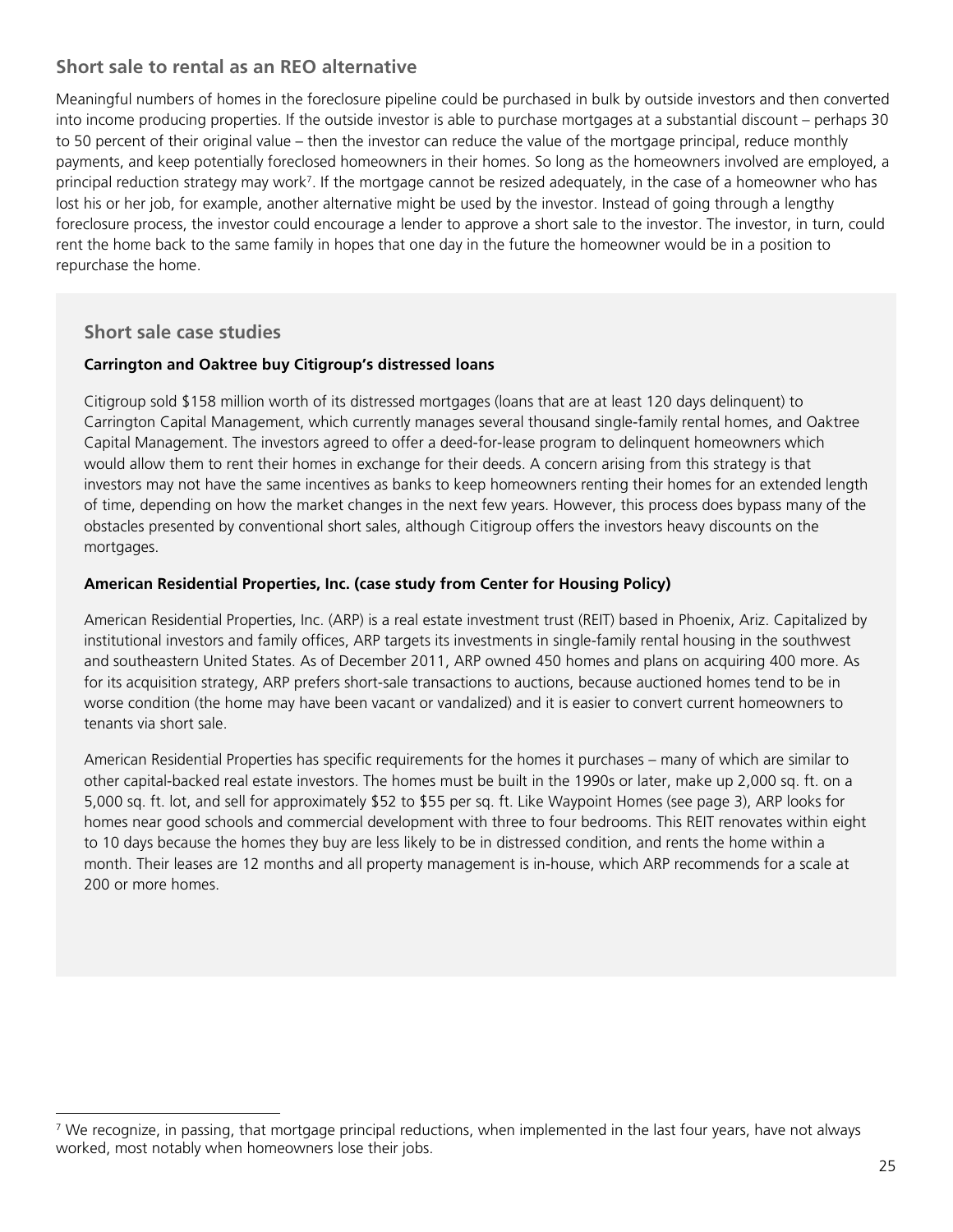# **Conclusion**

Municipalities and investors must work hand-in-hand to manage the growing supply of single-family rental properties, stabilize neighborhoods, and meet the region's increasing demand for quality rental homes in attractive communities.

Communities that rely solely on penalties, such as fees, fines and delayed inspections schedules, to ensure investors maintain properties, may fail to capitalize on opportunities to stabilize their neighborhoods and meet the growing demand – including among their own residents – for quality single-family rental homes. Communities that employ a variety of proactive strategies, including tracking, education, licensing, and incentives, can partner productively with responsible investors.

Responsible investors should work within communities' constraints to improve rental quality, by registering their properties, seeking education when needed, and making property improvements necessary to meet or exceed community codes. When in-house property management is not a viable option, investors should explore outsourcing management to a reputable firm.

As municipalities and investors continue to grapple with proper management of the region's growing single-family rental housing stock, the Metropolitan Planning Council, through the *Homes for a Changing Region* initiative, and in partnership with members of the Regional Homeownership Preservation Initiative, will continue to explore and document solutions that ensure these homes are a benefit, not a burden, for the entire region.

Municipalities and investors must work hand-in-hand to manage the growing regional supply (and demand for) quality single-family rental homes.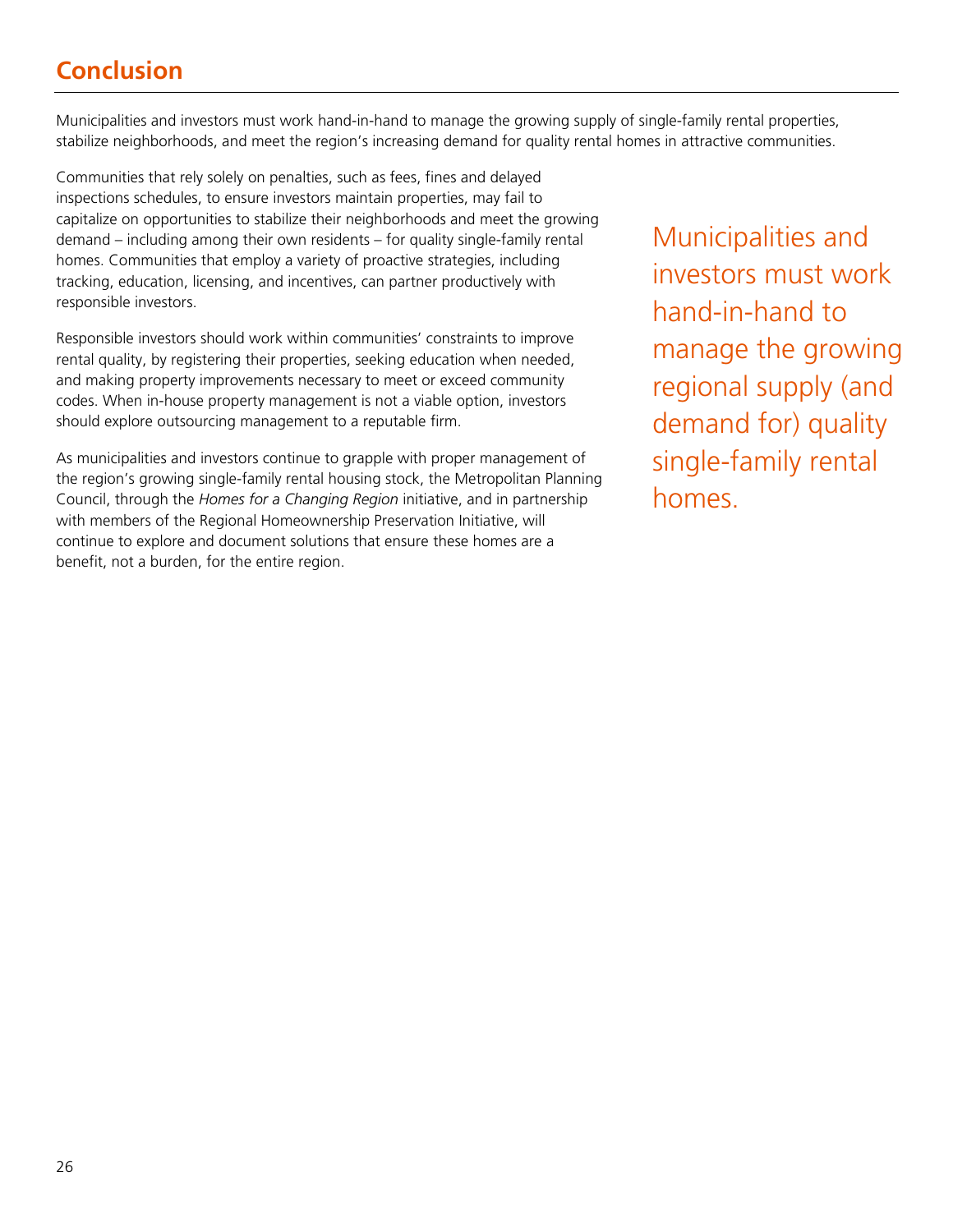# **Appendix**

A number of factors have contributed to the growing number of single-family rental homes in the Chicago metropolitan region, as well as to the concurrent rise in the demand for single-family rental homes:

- In the first half of 2012, a total of 17,432 foreclosed parcels were at auction in northeastern Illinois (Cook, DuPage, Kane, Lake and Will counties). Of these, 15,918 – or 91.3 percent – were repossessed by the bank (REO), most of which remain vacant.
- Foreclosure filings are increasing, as the backlog of filings in 2010 begins to clear since the "robo-signing" settlement with lenders: In the first half of 2012, the region had 34,978 foreclosure filings, a 3.1 percent increase in foreclosure filings from the first half of 2011.
- Illinois' economic recovery post-recession has been slow. Unemployment continues to rise, hindering housing market recovery. In August 2012, unemployment rose for the third straight month to 9.1 percent, while the national rate dropped to 8.1 percent. While housing markets in other parts of the country are starting to recover, the Chicago area had a 5 percent decline in median residential list prices in August 2012 compared to August 2011.
- More single-family homes are being rented than ever before. According to the National Association of Realtors, home sales to investors nationwide increased by 65 percent in 2011, and analysts have identified this market as particularly ripe in the Chicago region. An April 2012 CoreLogic report recommended Chicago as an attractive market for singlefamily home rental due to the region's high "capitalization rate" – the ratio of monthly adjusted rent as a proportion of property acquisition costs.
- Recent findings from the Institute for Housing Studies at DePaul University (IHS) and Woodstock Institute show cash buyers, who are typically investors, rapidly outpacing most homeowner – mortgage financed – buyers in highforeclosure areas in our region. IHS found that in Cook County alone, the percentage of REO single-family home cash buyers, relative to financed buyers, rose from 13.4 percent of total auction buyers in 2005 to 38 percent in 2011. The percentage of all-cash REO sales in 2011 was at 74 percent county-wide, increasing up to 90 percent in highforeclosure areas.
- As more households rent, rental vacancy is at 4.7 percent nationally the lowest in more than a decade. The National Association of Realtors estimates a 4 percent increase in rental costs in 2012 and again in 2013. Rising demand has allowed landlords to increase rents – an incentive for investors seeking high returns, but a burden for households seeking quality homes they can afford.
- The majority of households who lost their homes due to foreclosure are now renting single-family homes: According to Fannie Mae's analysis of 2010 American Community Survey (ACS) data, single-family homes comprised 33.5 percent of the rental market in 2010, compared with 30.8 percent in 2005. These households tend to be larger than households renting units in multifamily buildings; they also tend to carry a higher rent burden, spending more than 35 percent of their household income on rent. In addition, there are a higher proportion of renters between the ages of 35 and 65 among single-family home renters than other types.

Some of the rising rental demand can be attributed to shifting attitudes about homeownership. A recent study from the Boston Federal Reserve Bank shows that although many Americans remain confident in homeownership, younger generations, for a variety of reasons, are much less likely to buy instead of rent. Some have experienced foreclosure first- or second-hand or many carry significant student loan debt; another factor is the decline in marriage rates among younger generations, which consequently affects household income. This generational shift already is having a significant impact on both the housing market – the rate of young people getting their first mortgage between 2009 and 2011 decreased by 50 percent from just 10 years ago<sup>8</sup> – and housing policy: The U.S. government is moving away from policies that exclusively promote homeownership.

<sup>-</sup><sup>8</sup> http://www.businessweek.com/magazine/student-debt-is-stifling-home-sales-02232012.html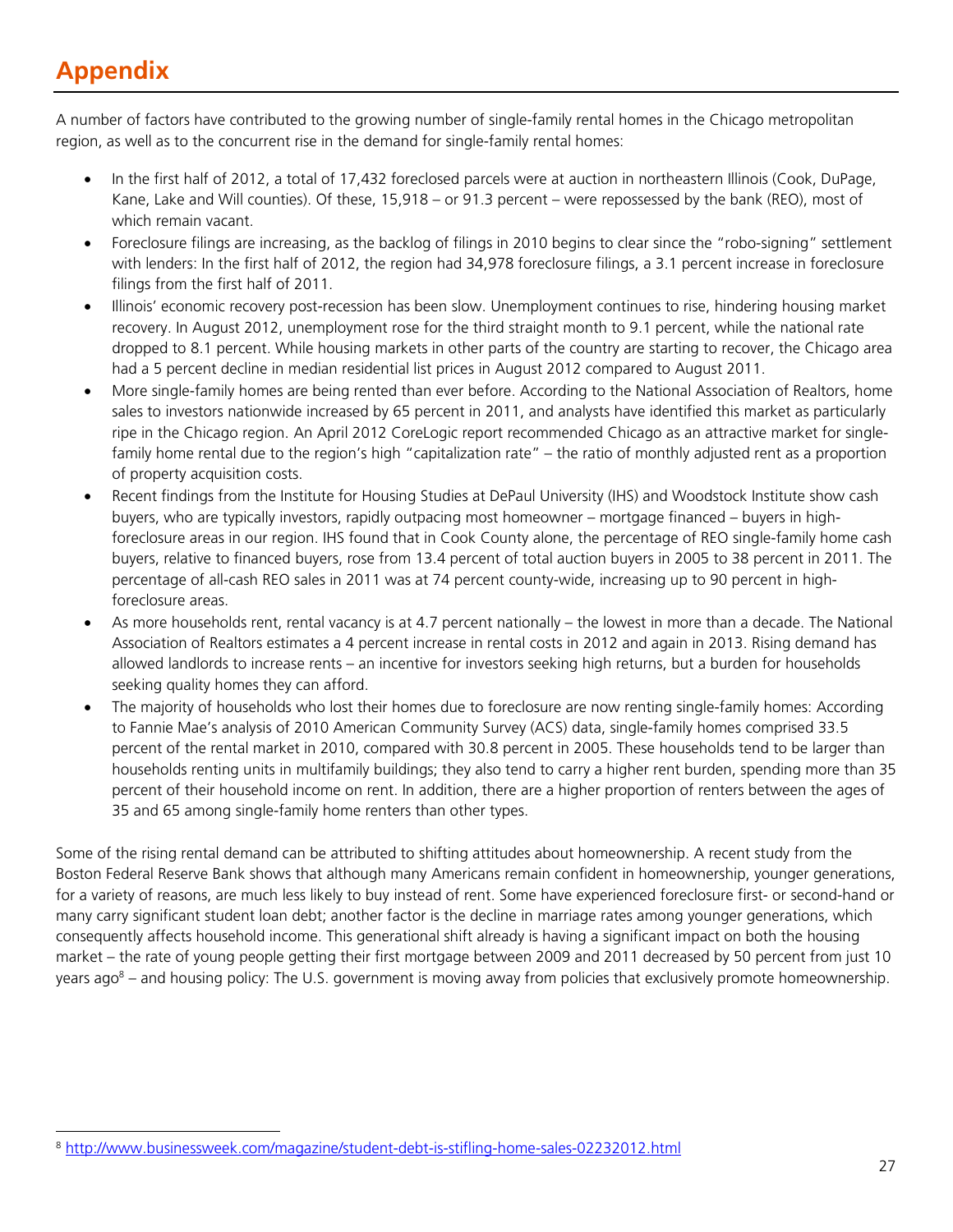# **Acknowledgements**

# **Metropolitan Planning Council**

**Mandy Burrell Booth** Communications Director

**Nancy Firfer** Senior Advisor

**Breann Gala** Associate

**Ryan Griffin-Stegink** Communications Associate

**King Harris** Past Board Chair and Executive Committee Member

**Christina Scordia** Research Assistant

**Anna Tenutta** Research Assistant

**Joanna Trotter** Vice President of Programs

# **Special Thanks**

### **Alan Mallach**

Senior Fellow, Center for Community Progress; Non-Resident Senior Fellow, Metropolitan Policy Program of The Brookings Institution; Visiting Scholar, Federal Reserve Bank of Philadelphia

**King Harris** and the **Harris Family Foundation**, for generous support of MPC's housing research and advocacy.

# **Photo Credits**

Pages 4, 8 10: Eric Allix Rogers (flickr) Page 6: corydalus (flickr) Page 18: Olga Lopez/Latino Policy Forum

# **Single-Family Rental Housing Forum Planning Committee**

**Katie Buitrago**  Senior Policy and Communications Associate Woodstock Institute

**Spencer Cowan**  Vice President of Research Woodstock Institute

**Nancy Firfer** Senior Advisor Metropolitan Planning Council

**Becca Goldstein** Director of Innovation, Evaluation, and Public Policy Neighborhood Housing Services of Chicago

**Calvin Holmes** President Chicago Community Loan Fund

**Allison Milld Clements** Director of Housing Initiatives Metropolitan Mayors Caucus

#### **Kendra Smith** Associate, Outreach & Community Engagement Chicago Metropolitan Agency for Planning

### **Stacie Young**

Director Preservation Compact